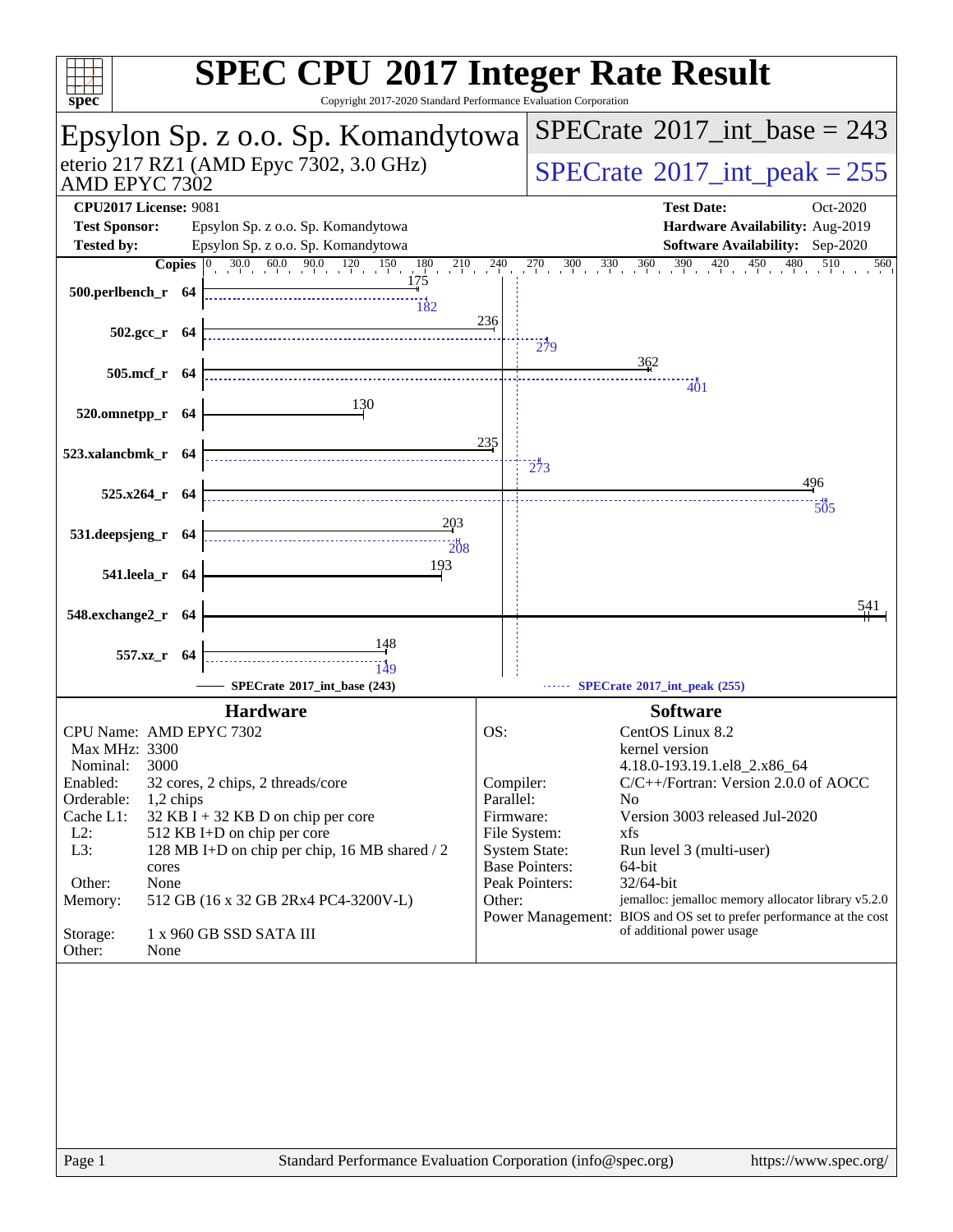

Copyright 2017-2020 Standard Performance Evaluation Corporation

#### Epsylon Sp. z o.o. Sp. Komandytowa<br>eterio 217 RZ1 (AMD Epyc 7302, 3.0 GHz) AMD EPYC 7302  $SPECTate$ <sup>®</sup>[2017\\_int\\_peak = 2](http://www.spec.org/auto/cpu2017/Docs/result-fields.html#SPECrate2017intpeak)55  $SPECTate$ <sup>®</sup>[2017\\_int\\_base =](http://www.spec.org/auto/cpu2017/Docs/result-fields.html#SPECrate2017intbase) 243 **[CPU2017 License:](http://www.spec.org/auto/cpu2017/Docs/result-fields.html#CPU2017License)** 9081 **[Test Date:](http://www.spec.org/auto/cpu2017/Docs/result-fields.html#TestDate)** Oct-2020 **[Test Sponsor:](http://www.spec.org/auto/cpu2017/Docs/result-fields.html#TestSponsor)** Epsylon Sp. z o.o. Sp. Komandytowa **[Hardware Availability:](http://www.spec.org/auto/cpu2017/Docs/result-fields.html#HardwareAvailability)** Aug-2019 **[Tested by:](http://www.spec.org/auto/cpu2017/Docs/result-fields.html#Testedby)** Epsylon Sp. z o.o. Sp. Komandytowa **[Software Availability:](http://www.spec.org/auto/cpu2017/Docs/result-fields.html#SoftwareAvailability)** Sep-2020 **[Results Table](http://www.spec.org/auto/cpu2017/Docs/result-fields.html#ResultsTable) [Benchmark](http://www.spec.org/auto/cpu2017/Docs/result-fields.html#Benchmark) [Copies](http://www.spec.org/auto/cpu2017/Docs/result-fields.html#Copies) [Seconds](http://www.spec.org/auto/cpu2017/Docs/result-fields.html#Seconds) [Ratio](http://www.spec.org/auto/cpu2017/Docs/result-fields.html#Ratio) [Seconds](http://www.spec.org/auto/cpu2017/Docs/result-fields.html#Seconds) [Ratio](http://www.spec.org/auto/cpu2017/Docs/result-fields.html#Ratio) [Seconds](http://www.spec.org/auto/cpu2017/Docs/result-fields.html#Seconds) [Ratio](http://www.spec.org/auto/cpu2017/Docs/result-fields.html#Ratio) Base [Copies](http://www.spec.org/auto/cpu2017/Docs/result-fields.html#Copies) [Seconds](http://www.spec.org/auto/cpu2017/Docs/result-fields.html#Seconds) [Ratio](http://www.spec.org/auto/cpu2017/Docs/result-fields.html#Ratio) [Seconds](http://www.spec.org/auto/cpu2017/Docs/result-fields.html#Seconds) [Ratio](http://www.spec.org/auto/cpu2017/Docs/result-fields.html#Ratio) [Seconds](http://www.spec.org/auto/cpu2017/Docs/result-fields.html#Seconds) [Ratio](http://www.spec.org/auto/cpu2017/Docs/result-fields.html#Ratio) Peak** [500.perlbench\\_r](http://www.spec.org/auto/cpu2017/Docs/benchmarks/500.perlbench_r.html) 64 586 174 583 175 **[584](http://www.spec.org/auto/cpu2017/Docs/result-fields.html#Median) [175](http://www.spec.org/auto/cpu2017/Docs/result-fields.html#Median)** 64 561 182 **[561](http://www.spec.org/auto/cpu2017/Docs/result-fields.html#Median) [182](http://www.spec.org/auto/cpu2017/Docs/result-fields.html#Median)** 561 182 [502.gcc\\_r](http://www.spec.org/auto/cpu2017/Docs/benchmarks/502.gcc_r.html) 64 **[384](http://www.spec.org/auto/cpu2017/Docs/result-fields.html#Median) [236](http://www.spec.org/auto/cpu2017/Docs/result-fields.html#Median)** 384 236 383 236 64 **[325](http://www.spec.org/auto/cpu2017/Docs/result-fields.html#Median) [279](http://www.spec.org/auto/cpu2017/Docs/result-fields.html#Median)** 325 279 324 279 [505.mcf\\_r](http://www.spec.org/auto/cpu2017/Docs/benchmarks/505.mcf_r.html) 64 **[286](http://www.spec.org/auto/cpu2017/Docs/result-fields.html#Median) [362](http://www.spec.org/auto/cpu2017/Docs/result-fields.html#Median)** 285 364 287 361 64 **[258](http://www.spec.org/auto/cpu2017/Docs/result-fields.html#Median) [401](http://www.spec.org/auto/cpu2017/Docs/result-fields.html#Median)** 258 400 257 402 [520.omnetpp\\_r](http://www.spec.org/auto/cpu2017/Docs/benchmarks/520.omnetpp_r.html) 64 **[646](http://www.spec.org/auto/cpu2017/Docs/result-fields.html#Median) [130](http://www.spec.org/auto/cpu2017/Docs/result-fields.html#Median)** 647 130 646 130 64 **[646](http://www.spec.org/auto/cpu2017/Docs/result-fields.html#Median) [130](http://www.spec.org/auto/cpu2017/Docs/result-fields.html#Median)** 647 130 646 130 [523.xalancbmk\\_r](http://www.spec.org/auto/cpu2017/Docs/benchmarks/523.xalancbmk_r.html) 64 288 235 **[287](http://www.spec.org/auto/cpu2017/Docs/result-fields.html#Median) [235](http://www.spec.org/auto/cpu2017/Docs/result-fields.html#Median)** 287 235 64 247 274 **[247](http://www.spec.org/auto/cpu2017/Docs/result-fields.html#Median) [273](http://www.spec.org/auto/cpu2017/Docs/result-fields.html#Median)** 248 272 [525.x264\\_r](http://www.spec.org/auto/cpu2017/Docs/benchmarks/525.x264_r.html) 64 **[226](http://www.spec.org/auto/cpu2017/Docs/result-fields.html#Median) [496](http://www.spec.org/auto/cpu2017/Docs/result-fields.html#Median)** 226 496 226 495 64 **[222](http://www.spec.org/auto/cpu2017/Docs/result-fields.html#Median) [505](http://www.spec.org/auto/cpu2017/Docs/result-fields.html#Median)** 221 506 223 503 [531.deepsjeng\\_r](http://www.spec.org/auto/cpu2017/Docs/benchmarks/531.deepsjeng_r.html) 64 **[361](http://www.spec.org/auto/cpu2017/Docs/result-fields.html#Median) [203](http://www.spec.org/auto/cpu2017/Docs/result-fields.html#Median)** 361 203 362 203 64 **[353](http://www.spec.org/auto/cpu2017/Docs/result-fields.html#Median) [208](http://www.spec.org/auto/cpu2017/Docs/result-fields.html#Median)** 352 208 357 205 [541.leela\\_r](http://www.spec.org/auto/cpu2017/Docs/benchmarks/541.leela_r.html) 64 **[548](http://www.spec.org/auto/cpu2017/Docs/result-fields.html#Median) [193](http://www.spec.org/auto/cpu2017/Docs/result-fields.html#Median)** 548 193 548 193 64 **[548](http://www.spec.org/auto/cpu2017/Docs/result-fields.html#Median) [193](http://www.spec.org/auto/cpu2017/Docs/result-fields.html#Median)** 548 193 548 193 [548.exchange2\\_r](http://www.spec.org/auto/cpu2017/Docs/benchmarks/548.exchange2_r.html) 64 **[310](http://www.spec.org/auto/cpu2017/Docs/result-fields.html#Median) [541](http://www.spec.org/auto/cpu2017/Docs/result-fields.html#Median)** 312 537 302 555 64 **[310](http://www.spec.org/auto/cpu2017/Docs/result-fields.html#Median) [541](http://www.spec.org/auto/cpu2017/Docs/result-fields.html#Median)** 312 537 302 555 [557.xz\\_r](http://www.spec.org/auto/cpu2017/Docs/benchmarks/557.xz_r.html) 64 **[466](http://www.spec.org/auto/cpu2017/Docs/result-fields.html#Median) [148](http://www.spec.org/auto/cpu2017/Docs/result-fields.html#Median)** 465 149 466 148 64 466 148 465 149 **[465](http://www.spec.org/auto/cpu2017/Docs/result-fields.html#Median) [149](http://www.spec.org/auto/cpu2017/Docs/result-fields.html#Median) [SPECrate](http://www.spec.org/auto/cpu2017/Docs/result-fields.html#SPECrate2017intbase)[2017\\_int\\_base =](http://www.spec.org/auto/cpu2017/Docs/result-fields.html#SPECrate2017intbase) 243 [SPECrate](http://www.spec.org/auto/cpu2017/Docs/result-fields.html#SPECrate2017intpeak)[2017\\_int\\_peak =](http://www.spec.org/auto/cpu2017/Docs/result-fields.html#SPECrate2017intpeak) 255** Results appear in the [order in which they were run](http://www.spec.org/auto/cpu2017/Docs/result-fields.html#RunOrder). Bold underlined text [indicates a median measurement](http://www.spec.org/auto/cpu2017/Docs/result-fields.html#Median). **[Compiler Notes](http://www.spec.org/auto/cpu2017/Docs/result-fields.html#CompilerNotes)** The AMD64 AOCC Compiler Suite is available at

<http://developer.amd.com/amd-aocc/>

#### **[Submit Notes](http://www.spec.org/auto/cpu2017/Docs/result-fields.html#SubmitNotes)**

The config file option 'submit' was used. 'numactl' was used to bind copies to the cores. See the configuration file for details.

#### **[Operating System Notes](http://www.spec.org/auto/cpu2017/Docs/result-fields.html#OperatingSystemNotes)**

'ulimit -s unlimited' was used to set environment stack size 'ulimit -l 2097152' was used to set environment locked pages in memory limit

runcpu command invoked through numactl i.e.: numactl --interleave=all runcpu <etc>

Set dirty\_ratio=8 to limit dirty cache to 8% of memory Set swappiness=1 to swap only if necessary Set zone\_reclaim\_mode=1 to free local node memory and avoid remote memory sync then drop\_caches=3 to reset caches before invoking runcpu

dirty\_ratio, swappiness, zone\_reclaim\_mode and drop\_caches were all set using privileged echo (e.g. echo 1 > /proc/sys/vm/swappiness).

**(Continued on next page)**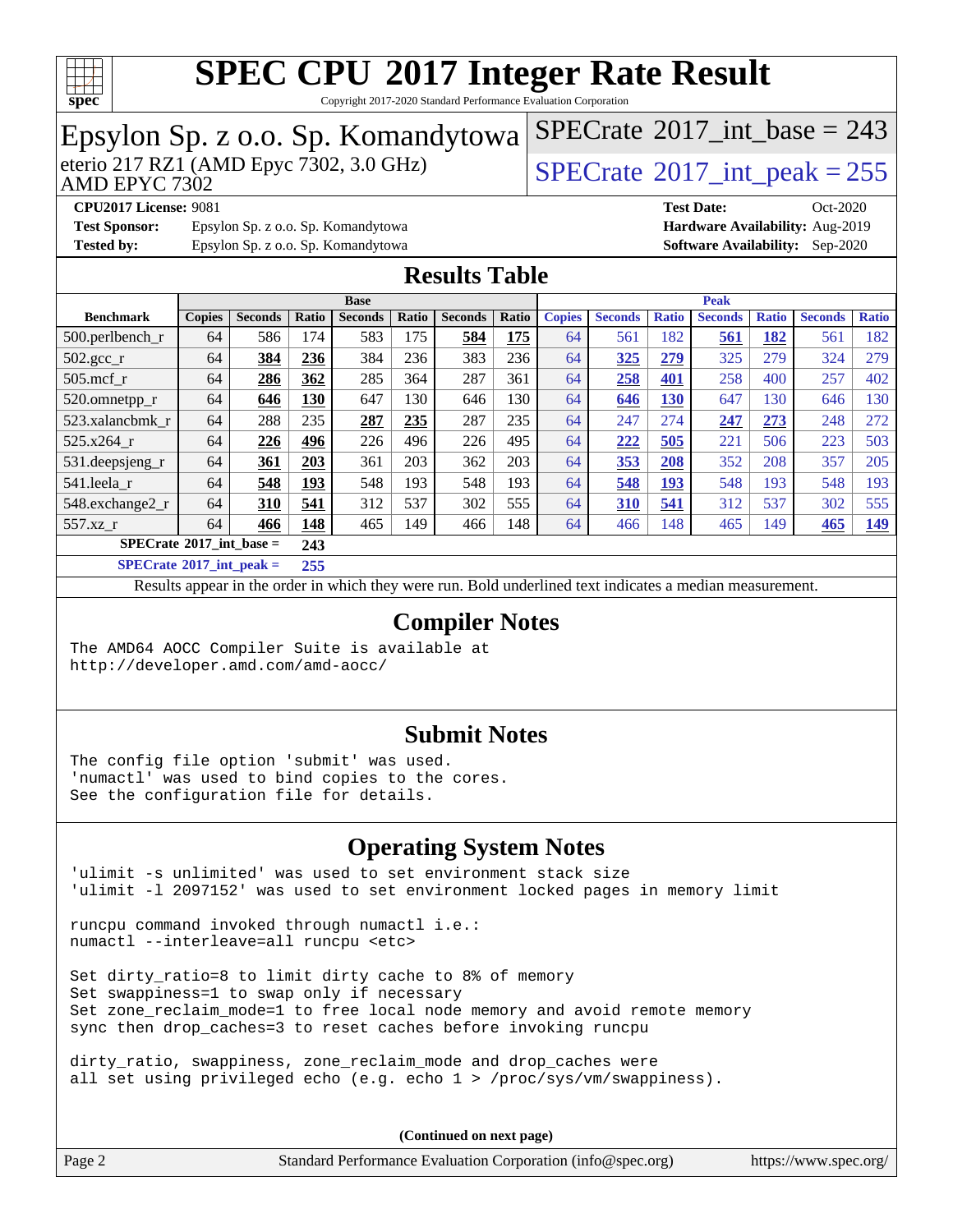

Copyright 2017-2020 Standard Performance Evaluation Corporation

# Epsylon Sp. z o.o. Sp. Komandytowa<br>eterio 217 RZ1 (AMD Epyc 7302, 3.0 GHz)

AMD EPYC 7302

 $SPECTate$ <sup>®</sup>[2017\\_int\\_peak = 2](http://www.spec.org/auto/cpu2017/Docs/result-fields.html#SPECrate2017intpeak)55

 $SPECTate$ <sup>®</sup>[2017\\_int\\_base =](http://www.spec.org/auto/cpu2017/Docs/result-fields.html#SPECrate2017intbase) 243

**[Test Sponsor:](http://www.spec.org/auto/cpu2017/Docs/result-fields.html#TestSponsor)** Epsylon Sp. z o.o. Sp. Komandytowa **[Hardware Availability:](http://www.spec.org/auto/cpu2017/Docs/result-fields.html#HardwareAvailability)** Aug-2019 **[Tested by:](http://www.spec.org/auto/cpu2017/Docs/result-fields.html#Testedby)** Epsylon Sp. z o.o. Sp. Komandytowa **[Software Availability:](http://www.spec.org/auto/cpu2017/Docs/result-fields.html#SoftwareAvailability)** Sep-2020

**[CPU2017 License:](http://www.spec.org/auto/cpu2017/Docs/result-fields.html#CPU2017License)** 9081 **[Test Date:](http://www.spec.org/auto/cpu2017/Docs/result-fields.html#TestDate)** Oct-2020

#### **[Operating System Notes \(Continued\)](http://www.spec.org/auto/cpu2017/Docs/result-fields.html#OperatingSystemNotes)**

Transparent huge pages set to 'always' for this run (OS default)

#### **[Environment Variables Notes](http://www.spec.org/auto/cpu2017/Docs/result-fields.html#EnvironmentVariablesNotes)**

Environment variables set by runcpu before the start of the run: LD\_LIBRARY\_PATH = "/home/CPU2017-1.1.0/amd\_rate\_aocc200\_rome\_C\_lib/64;/home/CPU2017-1.1.0/ amd\_rate\_aocc200\_rome\_C\_lib/32:" MALLOC\_CONF = "retain:true"

#### **[General Notes](http://www.spec.org/auto/cpu2017/Docs/result-fields.html#GeneralNotes)**

Binaries were compiled on a system with 2x AMD EPYC 7601 CPU + 512GB Memory using Fedora 26

NA: The test sponsor attests, as of date of publication, that CVE-2017-5754 (Meltdown) is mitigated in the system as tested and documented. Yes: The test sponsor attests, as of date of publication, that CVE-2017-5753 (Spectre variant 1) is mitigated in the system as tested and documented. Yes: The test sponsor attests, as of date of publication, that CVE-2017-5715 (Spectre variant 2) is mitigated in the system as tested and documented.

jemalloc: configured and built with GCC v9.1.0 in Ubuntu 19.04 with -O3 -znver2 -flto jemalloc 5.2.0 is available here: <https://github.com/jemalloc/jemalloc/releases/download/5.2.0/jemalloc-5.2.0.tar.bz2>

#### **[Platform Notes](http://www.spec.org/auto/cpu2017/Docs/result-fields.html#PlatformNotes)**

BIOS settings: Power phase shedding = Disabled SVM Mode = Disabled SR-IOV support = Disabled DRAM Scrub time = Disabled NUMA nodes per socket = NPS4 Determinism Slider = Power

 Sysinfo program /home/CPU2017-1.1.0/bin/sysinfo Rev: r6365 of 2019-08-21 295195f888a3d7edb1e6e46a485a0011 running on Zyxel Tue Oct 20 06:48:57 2020

 SUT (System Under Test) info as seen by some common utilities. For more information on this section, see <https://www.spec.org/cpu2017/Docs/config.html#sysinfo>

**(Continued on next page)**

Page 3 Standard Performance Evaluation Corporation [\(info@spec.org\)](mailto:info@spec.org) <https://www.spec.org/>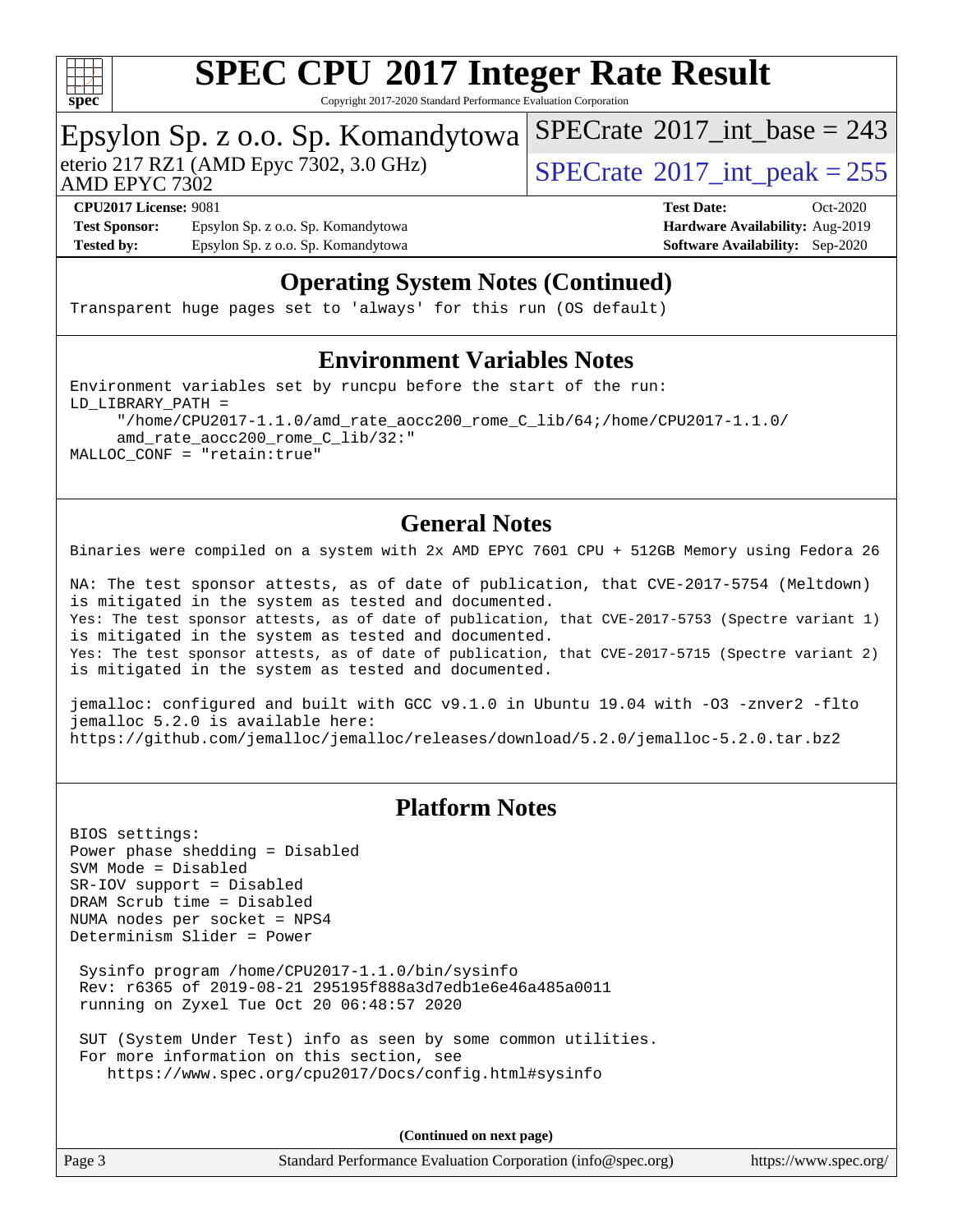

 $SPECrate$ <sup>®</sup>[2017\\_int\\_base =](http://www.spec.org/auto/cpu2017/Docs/result-fields.html#SPECrate2017intbase) 243

Copyright 2017-2020 Standard Performance Evaluation Corporation

Epsylon Sp. z o.o. Sp. Komandytowa

| eterio 217 RZ1 (AMD Epyc 7302, 3.0 GHz)<br>AMD EPYC 7302 |                                              |                                                                                     | $SPECTate$ <sup>®</sup> 2017_int_peak = 255 |                                        |  |  |  |
|----------------------------------------------------------|----------------------------------------------|-------------------------------------------------------------------------------------|---------------------------------------------|----------------------------------------|--|--|--|
|                                                          | <b>CPU2017 License: 9081</b>                 |                                                                                     | <b>Test Date:</b>                           | $Oct-2020$                             |  |  |  |
| <b>Test Sponsor:</b>                                     | Epsylon Sp. z o.o. Sp. Komandytowa           |                                                                                     |                                             | Hardware Availability: Aug-2019        |  |  |  |
| <b>Tested by:</b>                                        | Epsylon Sp. z o.o. Sp. Komandytowa           |                                                                                     |                                             | <b>Software Availability:</b> Sep-2020 |  |  |  |
|                                                          |                                              |                                                                                     |                                             |                                        |  |  |  |
|                                                          |                                              | <b>Platform Notes (Continued)</b>                                                   |                                             |                                        |  |  |  |
|                                                          | From /proc/cpuinfo                           |                                                                                     |                                             |                                        |  |  |  |
|                                                          | model name : AMD EPYC 7302 16-Core Processor |                                                                                     |                                             |                                        |  |  |  |
|                                                          | "physical id"s (chips)<br>2                  |                                                                                     |                                             |                                        |  |  |  |
|                                                          | 64 "processors"                              | cores, siblings (Caution: counting these is hw and system dependent. The following  |                                             |                                        |  |  |  |
|                                                          |                                              | excerpts from /proc/cpuinfo might not be reliable. Use with caution.)               |                                             |                                        |  |  |  |
|                                                          | cpu cores : 16                               |                                                                                     |                                             |                                        |  |  |  |
|                                                          | siblings : 32                                |                                                                                     |                                             |                                        |  |  |  |
|                                                          |                                              | physical 0: cores 0 1 4 5 8 9 12 13 16 17 20 21 24 25 28 29                         |                                             |                                        |  |  |  |
|                                                          |                                              | physical 1: cores 0 1 4 5 8 9 12 13 16 17 20 21 24 25 28 29                         |                                             |                                        |  |  |  |
|                                                          |                                              |                                                                                     |                                             |                                        |  |  |  |
|                                                          | From lscpu:                                  |                                                                                     |                                             |                                        |  |  |  |
|                                                          | Architecture:<br>$CPU$ op-mode( $s$ ):       | x86 64<br>$32$ -bit, $64$ -bit                                                      |                                             |                                        |  |  |  |
|                                                          | Byte Order:                                  | Little Endian                                                                       |                                             |                                        |  |  |  |
|                                                          | CPU(s):                                      | 64                                                                                  |                                             |                                        |  |  |  |
|                                                          | On-line CPU(s) list: $0-63$                  |                                                                                     |                                             |                                        |  |  |  |
|                                                          | Thread(s) per core:                          | 2                                                                                   |                                             |                                        |  |  |  |
|                                                          | $Core(s)$ per socket:                        | 16                                                                                  |                                             |                                        |  |  |  |
|                                                          | Socket(s):                                   | 2                                                                                   |                                             |                                        |  |  |  |
|                                                          | NUMA $node(s):$                              | 8                                                                                   |                                             |                                        |  |  |  |
|                                                          | Vendor ID:                                   | AuthenticAMD<br>23                                                                  |                                             |                                        |  |  |  |
|                                                          | CPU family:<br>Model:                        | 49                                                                                  |                                             |                                        |  |  |  |
|                                                          | Model name:                                  | AMD EPYC 7302 16-Core Processor                                                     |                                             |                                        |  |  |  |
|                                                          | Stepping:                                    | 0                                                                                   |                                             |                                        |  |  |  |
|                                                          | CPU MHz:                                     | 2325.282                                                                            |                                             |                                        |  |  |  |
|                                                          | $CPU$ max $MHz$ :                            | 3000.0000                                                                           |                                             |                                        |  |  |  |
|                                                          | CPU min MHz:                                 | 1500.0000                                                                           |                                             |                                        |  |  |  |
|                                                          | BogoMIPS:                                    | 6000.47                                                                             |                                             |                                        |  |  |  |
|                                                          | Virtualization:                              | $AMD-V$                                                                             |                                             |                                        |  |  |  |
|                                                          | L1d cache:<br>Lli cache:                     | 32K<br>32K                                                                          |                                             |                                        |  |  |  |
|                                                          | L2 cache:                                    | 512K                                                                                |                                             |                                        |  |  |  |
|                                                          | L3 cache:                                    | 16384K                                                                              |                                             |                                        |  |  |  |
|                                                          | NUMA node0 CPU(s):                           | $0 - 3, 32 - 35$                                                                    |                                             |                                        |  |  |  |
|                                                          | NUMA nodel CPU(s):                           | $4 - 7, 36 - 39$                                                                    |                                             |                                        |  |  |  |
|                                                          | NUMA $node2$ $CPU(s):$                       | $8 - 11, 40 - 43$                                                                   |                                             |                                        |  |  |  |
|                                                          | NUMA node3 CPU(s):                           | $12 - 15, 44 - 47$                                                                  |                                             |                                        |  |  |  |
|                                                          | NUMA node4 CPU(s):                           | $16 - 19, 48 - 51$                                                                  |                                             |                                        |  |  |  |
|                                                          | NUMA node5 CPU(s):                           | $20 - 23, 52 - 55$<br>$24 - 27, 56 - 59$                                            |                                             |                                        |  |  |  |
|                                                          | NUMA node6 CPU(s):<br>NUMA node7 CPU(s):     | $28 - 31, 60 - 63$                                                                  |                                             |                                        |  |  |  |
|                                                          | Flags:                                       | fpu vme de pse tsc msr pae mce cx8 apic sep mtrr pge mca cmov                       |                                             |                                        |  |  |  |
|                                                          |                                              | pat pse36 clflush mmx fxsr sse sse2 ht syscall nx mmxext fxsr_opt pdpe1gb rdtscp lm |                                             |                                        |  |  |  |
|                                                          |                                              | constant_tsc rep_good nopl nonstop_tsc cpuid extd_apicid aperfmperf pni pclmulqdq   |                                             |                                        |  |  |  |
|                                                          |                                              | monitor ssse3 fma cx16 sse4_1 sse4_2 movbe popcnt aes xsave avx f16c rdrand lahf_lm |                                             |                                        |  |  |  |
| (Continued on next page)                                 |                                              |                                                                                     |                                             |                                        |  |  |  |
| Page 4                                                   |                                              | Standard Performance Evaluation Corporation (info@spec.org)                         |                                             | https://www.spec.org/                  |  |  |  |
|                                                          |                                              |                                                                                     |                                             |                                        |  |  |  |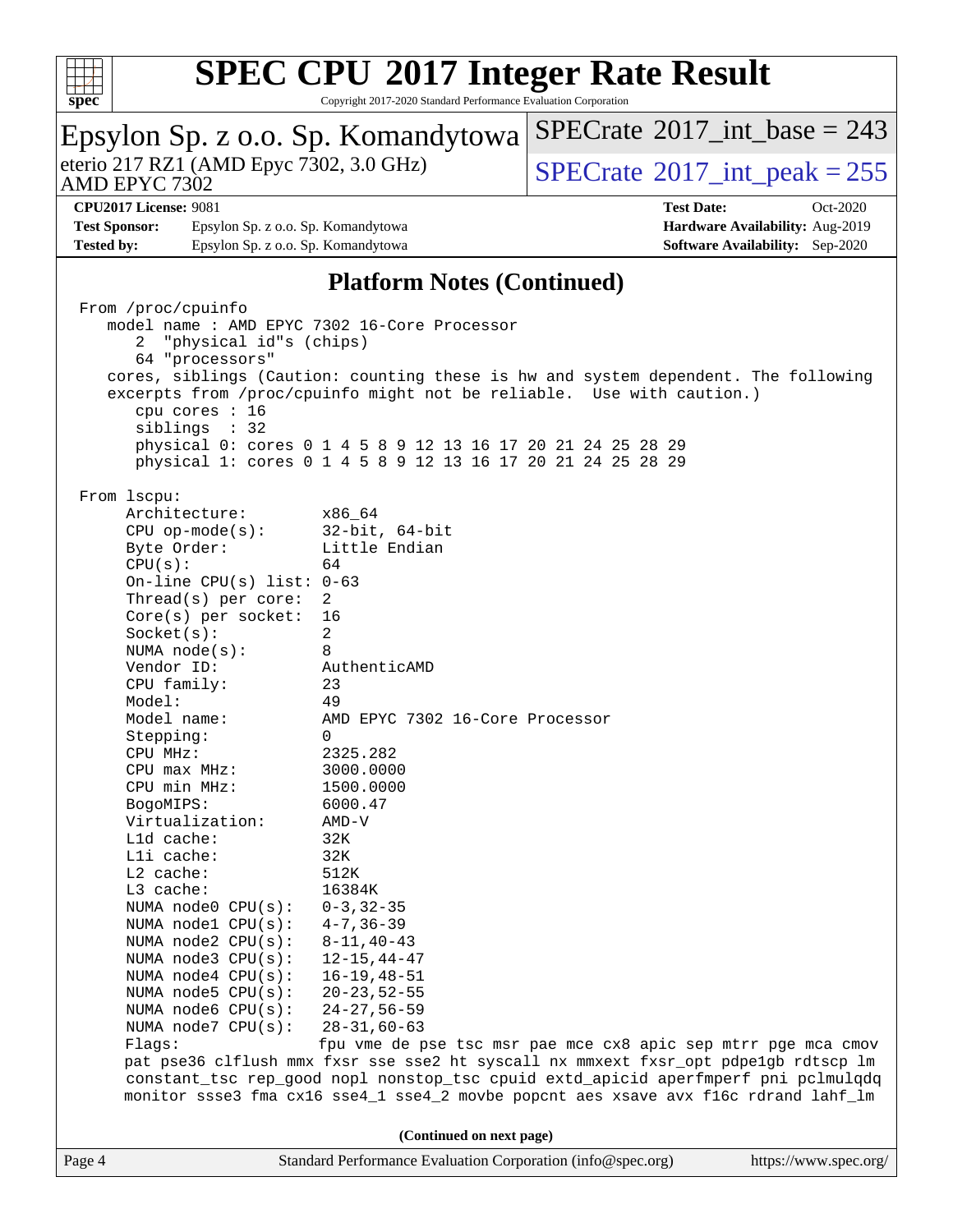

| Epsylon Sp. z o.o. Sp. Komandytowa                                                                                                                                                                                                                                                                                                                                                                                                                                                                                                                                                                                                                                                                                                                                                                                                                                                                                                                                                                                                                                              | $SPECrate^{\circledast}2017\_int\_base = 243$ |  |  |  |  |
|---------------------------------------------------------------------------------------------------------------------------------------------------------------------------------------------------------------------------------------------------------------------------------------------------------------------------------------------------------------------------------------------------------------------------------------------------------------------------------------------------------------------------------------------------------------------------------------------------------------------------------------------------------------------------------------------------------------------------------------------------------------------------------------------------------------------------------------------------------------------------------------------------------------------------------------------------------------------------------------------------------------------------------------------------------------------------------|-----------------------------------------------|--|--|--|--|
| eterio 217 RZ1 (AMD Epyc 7302, 3.0 GHz)<br>AMD EPYC 7302                                                                                                                                                                                                                                                                                                                                                                                                                                                                                                                                                                                                                                                                                                                                                                                                                                                                                                                                                                                                                        | $SPECrate^{\circ}2017\_int\_peak = 255$       |  |  |  |  |
| <b>CPU2017 License: 9081</b>                                                                                                                                                                                                                                                                                                                                                                                                                                                                                                                                                                                                                                                                                                                                                                                                                                                                                                                                                                                                                                                    | <b>Test Date:</b><br>Oct-2020                 |  |  |  |  |
| <b>Test Sponsor:</b><br>Epsylon Sp. z o.o. Sp. Komandytowa                                                                                                                                                                                                                                                                                                                                                                                                                                                                                                                                                                                                                                                                                                                                                                                                                                                                                                                                                                                                                      | Hardware Availability: Aug-2019               |  |  |  |  |
| <b>Tested by:</b><br>Epsylon Sp. z o.o. Sp. Komandytowa                                                                                                                                                                                                                                                                                                                                                                                                                                                                                                                                                                                                                                                                                                                                                                                                                                                                                                                                                                                                                         | <b>Software Availability:</b> Sep-2020        |  |  |  |  |
| <b>Platform Notes (Continued)</b>                                                                                                                                                                                                                                                                                                                                                                                                                                                                                                                                                                                                                                                                                                                                                                                                                                                                                                                                                                                                                                               |                                               |  |  |  |  |
| cmp_legacy svm extapic cr8_legacy abm sse4a misalignsse 3dnowprefetch osvw ibs<br>skinit wdt tce topoext perfctr_core perfctr_nb bpext perfctr_llc mwaitx cpb cat_13<br>cdp_13 hw_pstate sme ssbd mba sev ibrs ibpb stibp vmmcall fsgsbase bmil avx2 smep<br>bmi2 cqm rdt_a rdseed adx smap clflushopt clwb sha_ni xsaveopt xsavec xgetbvl xsaves<br>cqm_llc cqm_occup_llc cqm_mbm_total cqm_mbm_local clzero irperf xsaveerptr wbnoinvd<br>arat npt lbrv svm_lock nrip_save tsc_scale vmcb_clean flushbyasid decodeassists<br>pausefilter pfthreshold avic v_vmsave_vmload vgif umip rdpid overflow_recov succor<br>smca                                                                                                                                                                                                                                                                                                                                                                                                                                                       |                                               |  |  |  |  |
| /proc/cpuinfo cache data<br>cache size : 512 KB                                                                                                                                                                                                                                                                                                                                                                                                                                                                                                                                                                                                                                                                                                                                                                                                                                                                                                                                                                                                                                 |                                               |  |  |  |  |
| From numactl --hardware WARNING: a numactl 'node' might or might not correspond to a<br>physical chip.<br>$available: 8 nodes (0-7)$<br>node 0 cpus: 0 1 2 3 32 33 34 35<br>node 0 size: 64063 MB<br>node 0 free: 63900 MB<br>node 1 cpus: 4 5 6 7 36 37 38 39<br>node 1 size: 64508 MB<br>node 1 free: 64219 MB<br>node 2 cpus: 8 9 10 11 40 41 42 43<br>node 2 size: 64481 MB<br>node 2 free: 64229 MB<br>node 3 cpus: 12 13 14 15 44 45 46 47<br>node 3 size: 64496 MB<br>node 3 free: 64336 MB<br>node 4 cpus: 16 17 18 19 48 49 50 51<br>node 4 size: 64508 MB<br>node 4 free: 64379 MB<br>node 5 cpus: 20 21 22 23 52 53 54 55<br>node 5 size: 64508 MB<br>node 5 free: 64399 MB<br>node 6 cpus: 24 25 26 27 56 57 58 59<br>node 6 size: 64508 MB<br>node 6 free: 64398 MB<br>node 7 cpus: 28 29 30 31 60 61 62 63<br>node 7 size: 64509 MB<br>node 7 free: 64400 MB<br>node distances:<br>$\mathbf 0$<br>$\mathbf 1$<br>2<br>3<br>node<br>5<br>6<br>7<br>4<br>12<br>10<br>$12$<br>12<br>32<br>32<br>32<br>0:<br>32<br>32<br>32<br>1:<br>12<br>10<br>12<br>12<br>32<br>32 |                                               |  |  |  |  |
| 32<br>2:<br>12<br>10<br>12<br>32<br>32<br>32<br>12<br>32<br>12<br>12<br>10<br>32<br>32<br>3:<br>12<br>32                                                                                                                                                                                                                                                                                                                                                                                                                                                                                                                                                                                                                                                                                                                                                                                                                                                                                                                                                                        |                                               |  |  |  |  |
| $4: \quad$<br>32<br>32<br>32<br>32<br>12<br>12<br>10<br>12                                                                                                                                                                                                                                                                                                                                                                                                                                                                                                                                                                                                                                                                                                                                                                                                                                                                                                                                                                                                                      |                                               |  |  |  |  |
| 5:<br>32<br>32<br>32<br>32<br>12<br>10<br>12<br>12                                                                                                                                                                                                                                                                                                                                                                                                                                                                                                                                                                                                                                                                                                                                                                                                                                                                                                                                                                                                                              |                                               |  |  |  |  |
|                                                                                                                                                                                                                                                                                                                                                                                                                                                                                                                                                                                                                                                                                                                                                                                                                                                                                                                                                                                                                                                                                 |                                               |  |  |  |  |
| (Continued on next page)                                                                                                                                                                                                                                                                                                                                                                                                                                                                                                                                                                                                                                                                                                                                                                                                                                                                                                                                                                                                                                                        |                                               |  |  |  |  |
| Standard Performance Evaluation Corporation (info@spec.org)<br>Page 5                                                                                                                                                                                                                                                                                                                                                                                                                                                                                                                                                                                                                                                                                                                                                                                                                                                                                                                                                                                                           | https://www.spec.org/                         |  |  |  |  |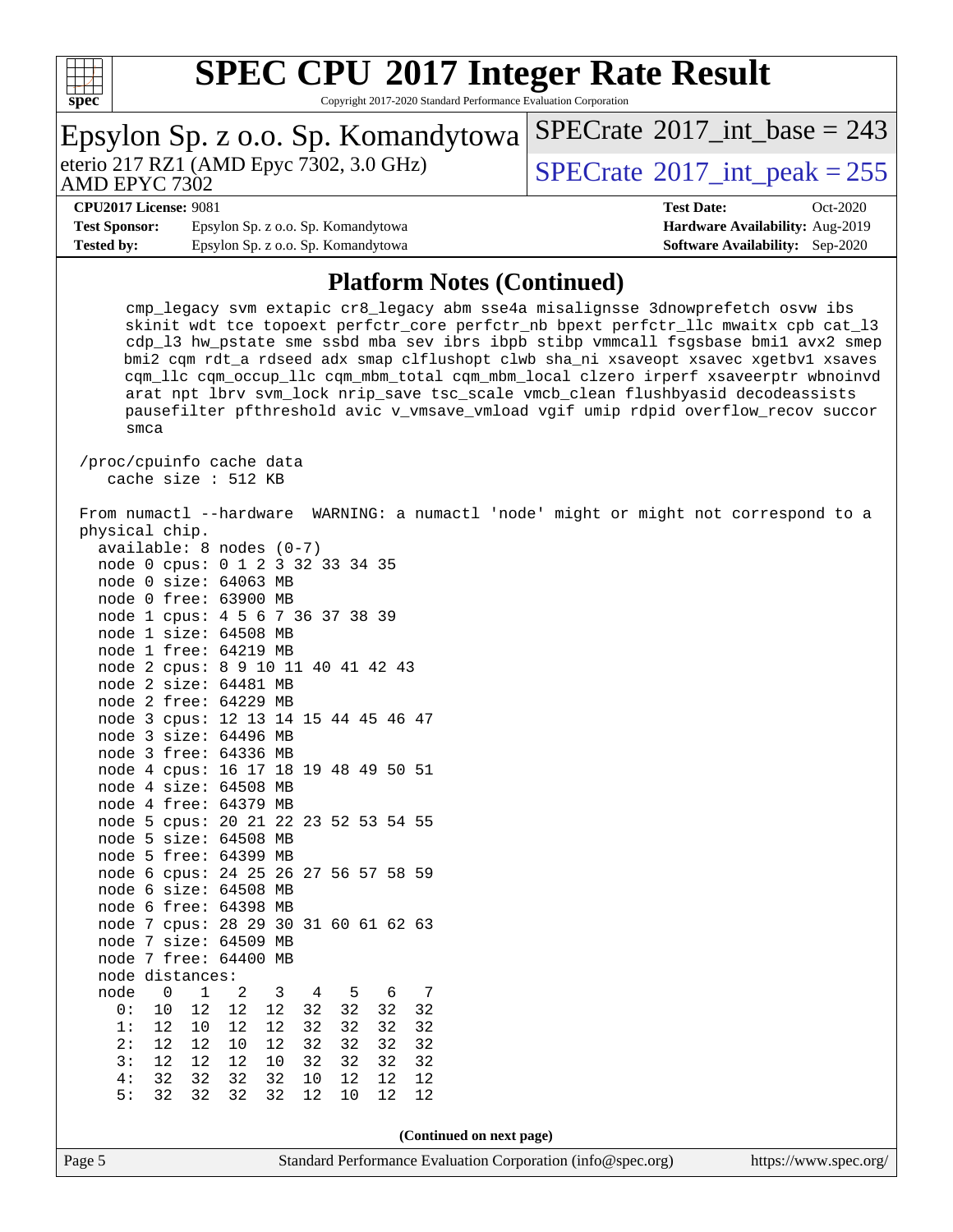

| Epsylon Sp. z o.o. Sp. Komandytowa                                                                                                                                                                                                                                                                                                                                                                                                                                                                                                                             | $SPECrate^{\circledast}2017$ int base = 243                                                                                              |  |  |  |  |
|----------------------------------------------------------------------------------------------------------------------------------------------------------------------------------------------------------------------------------------------------------------------------------------------------------------------------------------------------------------------------------------------------------------------------------------------------------------------------------------------------------------------------------------------------------------|------------------------------------------------------------------------------------------------------------------------------------------|--|--|--|--|
| eterio 217 RZ1 (AMD Epyc 7302, 3.0 GHz)<br>AMD EPYC 7302                                                                                                                                                                                                                                                                                                                                                                                                                                                                                                       | $SPECTate$ <sup>®</sup> 2017_int_peak = 255                                                                                              |  |  |  |  |
| <b>CPU2017 License: 9081</b>                                                                                                                                                                                                                                                                                                                                                                                                                                                                                                                                   | <b>Test Date:</b><br>Oct-2020                                                                                                            |  |  |  |  |
| <b>Test Sponsor:</b><br>Epsylon Sp. z o.o. Sp. Komandytowa                                                                                                                                                                                                                                                                                                                                                                                                                                                                                                     | Hardware Availability: Aug-2019                                                                                                          |  |  |  |  |
|                                                                                                                                                                                                                                                                                                                                                                                                                                                                                                                                                                |                                                                                                                                          |  |  |  |  |
| <b>Tested by:</b><br>Epsylon Sp. z o.o. Sp. Komandytowa                                                                                                                                                                                                                                                                                                                                                                                                                                                                                                        | <b>Software Availability:</b> Sep-2020                                                                                                   |  |  |  |  |
| <b>Platform Notes (Continued)</b>                                                                                                                                                                                                                                                                                                                                                                                                                                                                                                                              |                                                                                                                                          |  |  |  |  |
| 12<br>12<br>10<br>6 :<br>32 32 32 32<br>12<br>7:<br>32 32<br>12<br>12<br>32<br>32<br>12<br>10                                                                                                                                                                                                                                                                                                                                                                                                                                                                  |                                                                                                                                          |  |  |  |  |
| From /proc/meminfo<br>MemTotal:<br>527961084 kB<br>HugePages_Total:<br>0<br>Hugepagesize:<br>2048 kB                                                                                                                                                                                                                                                                                                                                                                                                                                                           |                                                                                                                                          |  |  |  |  |
| From /etc/*release* /etc/*version*<br>centos-release: CentOS Linux release 8.2.2004 (Core)<br>centos-release-upstream: Derived from Red Hat Enterprise Linux 8.2 (Source)<br>os-release:<br>NAME="CentOS Linux"<br>VERSION="8 (Core)"<br>ID="centos"<br>ID_LIKE="rhel fedora"<br>VERSION_ID="8"<br>PLATFORM_ID="platform:el8"<br>PRETTY_NAME="CentOS Linux 8 (Core)"<br>$ANSI$ _COLOR=" $0:31$ "<br>redhat-release: CentOS Linux release 8.2.2004 (Core)<br>system-release: CentOS Linux release 8.2.2004 (Core)<br>system-release-cpe: cpe:/o:centos:centos:8 |                                                                                                                                          |  |  |  |  |
| uname $-a$ :<br>Linux Zyxel 4.18.0-193.19.1.el8_2.x86_64 #1 SMP Mon Sep 14 14:37:00 UTC 2020 x86_64<br>x86_64 x86_64 GNU/Linux                                                                                                                                                                                                                                                                                                                                                                                                                                 |                                                                                                                                          |  |  |  |  |
| Kernel self-reported vulnerability status:                                                                                                                                                                                                                                                                                                                                                                                                                                                                                                                     |                                                                                                                                          |  |  |  |  |
| itlb_multihit:<br>CVE-2018-3620 (L1 Terminal Fault):<br>Microarchitectural Data Sampling:<br>CVE-2017-5754 (Meltdown):<br>CVE-2018-3639 (Speculative Store Bypass): Mitigation: Speculative Store Bypass disabled<br>CVE-2017-5753 (Spectre variant 1):                                                                                                                                                                                                                                                                                                        | Not affected<br>Not affected<br>Not affected<br>Not affected<br>via prctl and seccomp<br>Mitigation: usercopy/swapgs barriers and __user |  |  |  |  |
| $CVE-2017-5715$ (Spectre variant 2):                                                                                                                                                                                                                                                                                                                                                                                                                                                                                                                           | pointer sanitization<br>Mitigation: Full AMD retpoline, IBPB:<br>conditional, IBRS_FW, STIBP: conditional, RSB                           |  |  |  |  |
| filling<br>srbds:<br>tsx_async_abort:<br>run-level 3 Oct 20 05:15                                                                                                                                                                                                                                                                                                                                                                                                                                                                                              | Not affected<br>Not affected                                                                                                             |  |  |  |  |
| SPEC is set to: /home/CPU2017-1.1.0                                                                                                                                                                                                                                                                                                                                                                                                                                                                                                                            |                                                                                                                                          |  |  |  |  |
| (Continued on next page)                                                                                                                                                                                                                                                                                                                                                                                                                                                                                                                                       |                                                                                                                                          |  |  |  |  |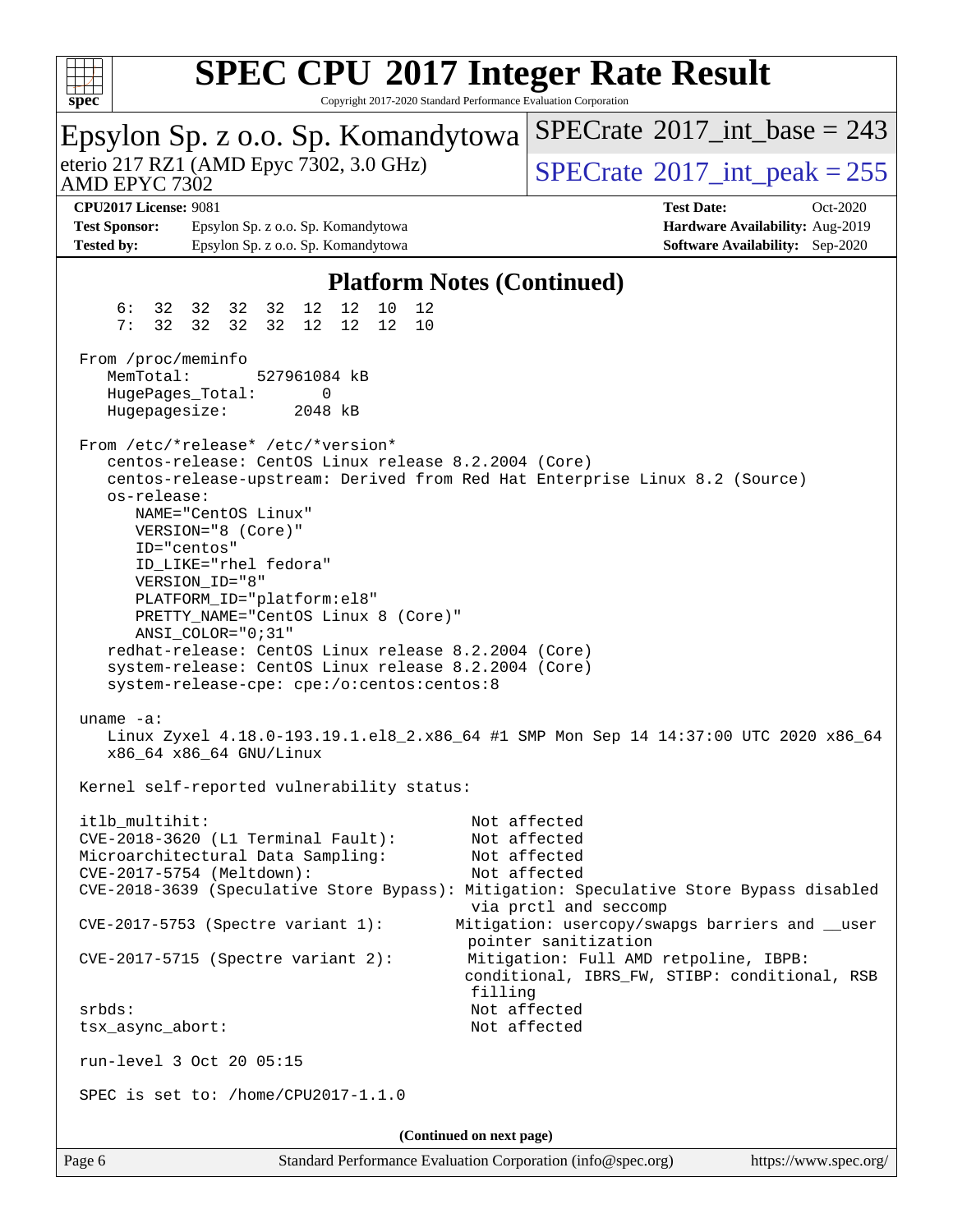

| Epsylon Sp. z o.o. Sp. Komandytowa                                                                                                                                                                                                                                                                                                                        | $SPECrate^{\circledast}2017$ int base = 243 |  |  |  |
|-----------------------------------------------------------------------------------------------------------------------------------------------------------------------------------------------------------------------------------------------------------------------------------------------------------------------------------------------------------|---------------------------------------------|--|--|--|
| eterio 217 RZ1 (AMD Epyc 7302, 3.0 GHz)<br>AMD EPYC 7302                                                                                                                                                                                                                                                                                                  | $SPECTate$ <sup>®</sup> 2017_int_peak = 255 |  |  |  |
| <b>CPU2017 License: 9081</b>                                                                                                                                                                                                                                                                                                                              | <b>Test Date:</b><br>$Oct-2020$             |  |  |  |
| <b>Test Sponsor:</b><br>Epsylon Sp. z o.o. Sp. Komandytowa                                                                                                                                                                                                                                                                                                | Hardware Availability: Aug-2019             |  |  |  |
| <b>Tested by:</b><br>Epsylon Sp. z o.o. Sp. Komandytowa                                                                                                                                                                                                                                                                                                   | <b>Software Availability:</b> Sep-2020      |  |  |  |
| <b>Platform Notes (Continued)</b>                                                                                                                                                                                                                                                                                                                         |                                             |  |  |  |
| Used Avail Use% Mounted on<br>Size<br>Filesystem<br>Type<br>/dev/mapper/cl_zyxel-home xfs<br>839G 9.7G 829G<br>2% /home                                                                                                                                                                                                                                   |                                             |  |  |  |
| From /sys/devices/virtual/dmi/id<br>American Megatrends Inc. 3003 07/10/2020<br>BIOS:<br>Vendor: ASUSTeK COMPUTER INC.<br>Product: KNPP-D32-R Series<br>Product Family: Server<br>Serial: System Serial Number                                                                                                                                            |                                             |  |  |  |
| Additional information from dmidecode follows. WARNING: Use caution when you interpret<br>this section. The 'dmidecode' program reads system data which is "intended to allow<br>hardware to be accurately determined", but the intent may not be met, as there are<br>frequent changes to hardware, firmware, and the "DMTF SMBIOS" standard.<br>Memory: |                                             |  |  |  |
| 16x Micron Technology 36ASF4G72PZ-3G2E2 32 kB 2 rank 3200<br>16x Unknown Unknown                                                                                                                                                                                                                                                                          |                                             |  |  |  |
| (End of data from sysinfo program)                                                                                                                                                                                                                                                                                                                        |                                             |  |  |  |
| <b>Compiler Version Notes</b>                                                                                                                                                                                                                                                                                                                             |                                             |  |  |  |
| =============================<br>502.gcc_r(peak)                                                                                                                                                                                                                                                                                                          |                                             |  |  |  |
| AOCC.LLVM.2.0.0.B191.2019_07_19 clang version 8.0.0 (CLANG: Jenkins<br>AOCC_2_0_0-Build#191) (based on LLVM AOCC.LLVM.2.0.0.B191.2019_07_19)<br>Target: i386-unknown-linux-gnu<br>Thread model: posix                                                                                                                                                     |                                             |  |  |  |
| InstalledDir: /sppo/dev/compilers/aocc-compiler-2.0.0/bin                                                                                                                                                                                                                                                                                                 |                                             |  |  |  |
|                                                                                                                                                                                                                                                                                                                                                           |                                             |  |  |  |
| 500.perlbench_r(base, peak) 502.gcc_r(base) 505.mcf_r(base, peak)<br>C<br>$525.x264_r(base, peak) 557.xz_r(base, peak)$                                                                                                                                                                                                                                   |                                             |  |  |  |
| AOCC.LLVM.2.0.0.B191.2019_07_19 clang version 8.0.0 (CLANG: Jenkins<br>AOCC_2_0_0-Build#191) (based on LLVM AOCC.LLVM.2.0.0.B191.2019_07_19)<br>Target: x86_64-unknown-linux-gnu<br>Thread model: posix<br>InstalledDir: /sppo/dev/compilers/aocc-compiler-2.0.0/bin                                                                                      |                                             |  |  |  |
|                                                                                                                                                                                                                                                                                                                                                           |                                             |  |  |  |
|                                                                                                                                                                                                                                                                                                                                                           |                                             |  |  |  |
| $  502.\text{gcc_r(peak)}$<br>C                                                                                                                                                                                                                                                                                                                           |                                             |  |  |  |
|                                                                                                                                                                                                                                                                                                                                                           |                                             |  |  |  |
|                                                                                                                                                                                                                                                                                                                                                           |                                             |  |  |  |
| (Continued on next page)                                                                                                                                                                                                                                                                                                                                  |                                             |  |  |  |
| Page 7<br>Standard Performance Evaluation Corporation (info@spec.org)                                                                                                                                                                                                                                                                                     | https://www.spec.org/                       |  |  |  |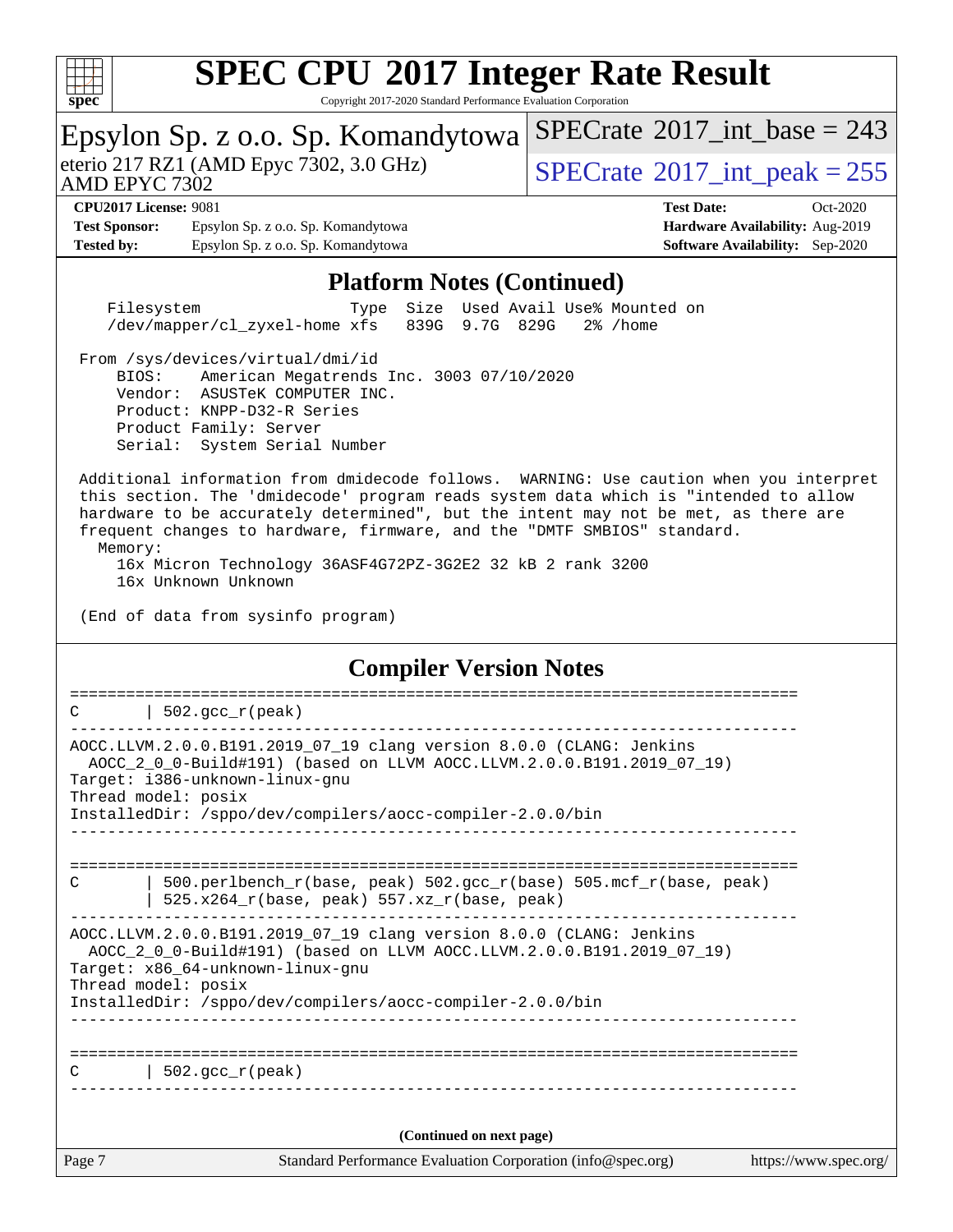

| Epsylon Sp. z o.o. Sp. Komandytowa<br>eterio 217 RZ1 (AMD Epyc 7302, 3.0 GHz)<br>AMD EPYC 7302          |                                                                                                                                              | $SPECrate^{\circ}2017\_int\_base = 243$     |                                        |  |  |  |
|---------------------------------------------------------------------------------------------------------|----------------------------------------------------------------------------------------------------------------------------------------------|---------------------------------------------|----------------------------------------|--|--|--|
|                                                                                                         |                                                                                                                                              | $SPECTate$ <sup>®</sup> 2017_int_peak = 255 |                                        |  |  |  |
| <b>CPU2017 License: 9081</b>                                                                            |                                                                                                                                              | <b>Test Date:</b>                           | Oct-2020                               |  |  |  |
| <b>Test Sponsor:</b>                                                                                    | Epsylon Sp. z o.o. Sp. Komandytowa                                                                                                           |                                             | Hardware Availability: Aug-2019        |  |  |  |
| <b>Tested by:</b>                                                                                       | Epsylon Sp. z o.o. Sp. Komandytowa                                                                                                           |                                             | <b>Software Availability:</b> Sep-2020 |  |  |  |
|                                                                                                         |                                                                                                                                              |                                             |                                        |  |  |  |
|                                                                                                         | <b>Compiler Version Notes (Continued)</b>                                                                                                    |                                             |                                        |  |  |  |
| AOCC.LLVM.2.0.0.B191.2019_07_19 clang version 8.0.0 (CLANG: Jenkins                                     |                                                                                                                                              |                                             |                                        |  |  |  |
| AOCC_2_0_0-Build#191) (based on LLVM AOCC.LLVM.2.0.0.B191.2019_07_19)<br>Target: i386-unknown-linux-gnu |                                                                                                                                              |                                             |                                        |  |  |  |
| Thread model: posix                                                                                     |                                                                                                                                              |                                             |                                        |  |  |  |
|                                                                                                         | InstalledDir: /sppo/dev/compilers/aocc-compiler-2.0.0/bin                                                                                    |                                             |                                        |  |  |  |
|                                                                                                         |                                                                                                                                              |                                             |                                        |  |  |  |
|                                                                                                         |                                                                                                                                              |                                             |                                        |  |  |  |
|                                                                                                         |                                                                                                                                              |                                             |                                        |  |  |  |
| C                                                                                                       | 500.perlbench_r(base, peak) 502.gcc_r(base) 505.mcf_r(base, peak)<br>$525.x264_r(base, peak) 557.xz_r(base, peak)$                           |                                             |                                        |  |  |  |
|                                                                                                         | AOCC.LLVM.2.0.0.B191.2019_07_19 clang version 8.0.0 (CLANG: Jenkins                                                                          |                                             |                                        |  |  |  |
|                                                                                                         | AOCC_2_0_0-Build#191) (based on LLVM AOCC.LLVM.2.0.0.B191.2019_07_19)                                                                        |                                             |                                        |  |  |  |
|                                                                                                         | Target: x86_64-unknown-linux-gnu                                                                                                             |                                             |                                        |  |  |  |
| Thread model: posix                                                                                     | InstalledDir: /sppo/dev/compilers/aocc-compiler-2.0.0/bin                                                                                    |                                             |                                        |  |  |  |
|                                                                                                         |                                                                                                                                              |                                             |                                        |  |  |  |
|                                                                                                         |                                                                                                                                              |                                             |                                        |  |  |  |
| $C++$                                                                                                   | 523.xalancbmk_r(peak)                                                                                                                        |                                             |                                        |  |  |  |
|                                                                                                         |                                                                                                                                              |                                             |                                        |  |  |  |
|                                                                                                         | AOCC.LLVM.2.0.0.B191.2019_07_19 clang version 8.0.0 (CLANG: Jenkins<br>AOCC_2_0_0-Build#191) (based on LLVM AOCC.LLVM.2.0.0.B191.2019_07_19) |                                             |                                        |  |  |  |
|                                                                                                         | Target: i386-unknown-linux-gnu                                                                                                               |                                             |                                        |  |  |  |
| Thread model: posix                                                                                     |                                                                                                                                              |                                             |                                        |  |  |  |
|                                                                                                         | InstalledDir: /sppo/dev/compilers/aocc-compiler-2.0.0/bin                                                                                    |                                             |                                        |  |  |  |
|                                                                                                         |                                                                                                                                              |                                             |                                        |  |  |  |
|                                                                                                         |                                                                                                                                              | --------------------------                  |                                        |  |  |  |
| $C++$                                                                                                   | 520.omnetpp_r(base, peak) 523.xalancbmk_r(base)<br>531.deepsjeng_r(base, peak) 541.leela_r(base, peak)                                       |                                             |                                        |  |  |  |
|                                                                                                         |                                                                                                                                              |                                             |                                        |  |  |  |
|                                                                                                         | AOCC.LLVM.2.0.0.B191.2019_07_19 clang version 8.0.0 (CLANG: Jenkins                                                                          |                                             |                                        |  |  |  |
|                                                                                                         | AOCC_2_0_0-Build#191) (based on LLVM AOCC.LLVM.2.0.0.B191.2019_07_19)                                                                        |                                             |                                        |  |  |  |
| Thread model: posix                                                                                     | Target: x86_64-unknown-linux-gnu                                                                                                             |                                             |                                        |  |  |  |
|                                                                                                         | InstalledDir: /sppo/dev/compilers/aocc-compiler-2.0.0/bin                                                                                    |                                             |                                        |  |  |  |
|                                                                                                         |                                                                                                                                              |                                             |                                        |  |  |  |
|                                                                                                         |                                                                                                                                              |                                             |                                        |  |  |  |
|                                                                                                         | $C++$   523.xalancbmk_r(peak)                                                                                                                |                                             |                                        |  |  |  |
|                                                                                                         |                                                                                                                                              |                                             |                                        |  |  |  |
|                                                                                                         | AOCC.LLVM.2.0.0.B191.2019_07_19 clang version 8.0.0 (CLANG: Jenkins                                                                          |                                             |                                        |  |  |  |
|                                                                                                         | AOCC_2_0_0-Build#191) (based on LLVM AOCC.LLVM.2.0.0.B191.2019_07_19)                                                                        |                                             |                                        |  |  |  |
| Target: i386-unknown-linux-gnu                                                                          |                                                                                                                                              |                                             |                                        |  |  |  |
| Thread model: posix                                                                                     |                                                                                                                                              |                                             |                                        |  |  |  |
|                                                                                                         | InstalledDir: /sppo/dev/compilers/aocc-compiler-2.0.0/bin                                                                                    |                                             |                                        |  |  |  |
|                                                                                                         | (Continued on next page)                                                                                                                     |                                             |                                        |  |  |  |
| Page 8                                                                                                  | Standard Performance Evaluation Corporation (info@spec.org)                                                                                  |                                             | https://www.spec.org/                  |  |  |  |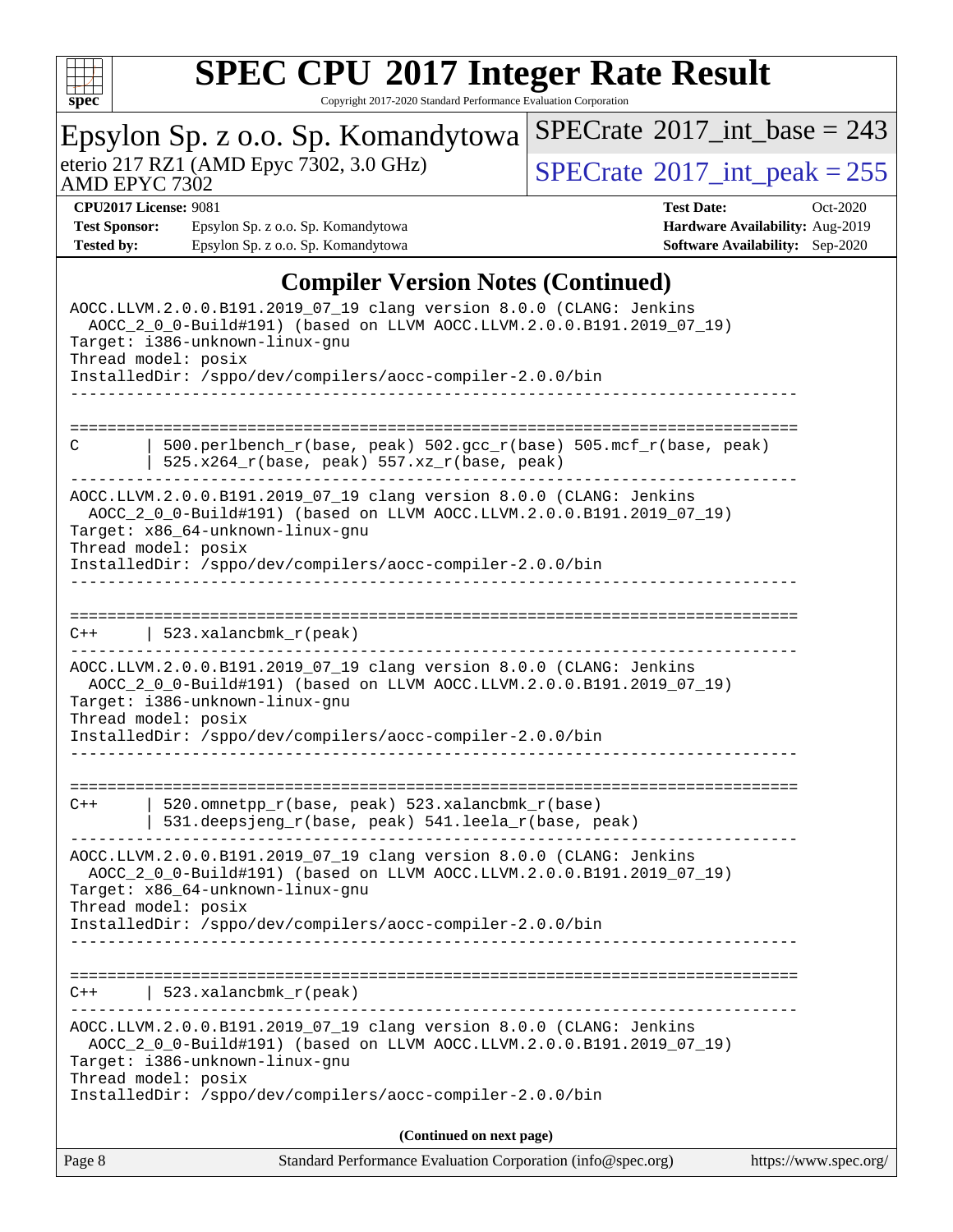

Copyright 2017-2020 Standard Performance Evaluation Corporation

| $_{\rm spec}$<br>Copyright 2017-2020 Standard Ferrormance Evaluation Corporation                                                                                                                                                                                     |                                                                                                              |  |  |  |  |  |
|----------------------------------------------------------------------------------------------------------------------------------------------------------------------------------------------------------------------------------------------------------------------|--------------------------------------------------------------------------------------------------------------|--|--|--|--|--|
| Epsylon Sp. z o.o. Sp. Komandytowa                                                                                                                                                                                                                                   | $SPECTate$ <sup>®</sup> 2017_int_base = 243                                                                  |  |  |  |  |  |
| eterio 217 RZ1 (AMD Epyc 7302, 3.0 GHz)<br>AMD EPYC 7302                                                                                                                                                                                                             | $SPECTate$ <sup>®</sup> 2017_int_peak = 255                                                                  |  |  |  |  |  |
| <b>CPU2017 License: 9081</b><br><b>Test Sponsor:</b><br>Epsylon Sp. z o.o. Sp. Komandytowa<br><b>Tested by:</b><br>Epsylon Sp. z o.o. Sp. Komandytowa                                                                                                                | <b>Test Date:</b><br>$Oct-2020$<br>Hardware Availability: Aug-2019<br><b>Software Availability:</b> Sep-2020 |  |  |  |  |  |
| <b>Compiler Version Notes (Continued)</b>                                                                                                                                                                                                                            |                                                                                                              |  |  |  |  |  |
|                                                                                                                                                                                                                                                                      |                                                                                                              |  |  |  |  |  |
| 520.omnetpp_r(base, peak) 523.xalancbmk_r(base)<br>$C++$<br>531.deepsjeng_r(base, peak) 541.leela_r(base, peak)                                                                                                                                                      |                                                                                                              |  |  |  |  |  |
| AOCC.LLVM.2.0.0.B191.2019_07_19 clang version 8.0.0 (CLANG: Jenkins<br>AOCC_2_0_0-Build#191) (based on LLVM AOCC.LLVM.2.0.0.B191.2019_07_19)<br>Target: x86 64-unknown-linux-gnu<br>Thread model: posix                                                              |                                                                                                              |  |  |  |  |  |
| InstalledDir: /sppo/dev/compilers/aocc-compiler-2.0.0/bin                                                                                                                                                                                                            | ================================                                                                             |  |  |  |  |  |
| Fortran   $548$ . exchange $2\lfloor r(\text{base}, \text{peak}) \rfloor$                                                                                                                                                                                            |                                                                                                              |  |  |  |  |  |
| AOCC.LLVM.2.0.0.B191.2019_07_19 clang version 8.0.0 (CLANG: Jenkins<br>AOCC_2_0_0-Build#191) (based on LLVM AOCC.LLVM.2.0.0.B191.2019_07_19)<br>Target: x86_64-unknown-linux-gnu<br>Thread model: posix<br>InstalledDir: /sppo/dev/compilers/aocc-compiler-2.0.0/bin |                                                                                                              |  |  |  |  |  |
|                                                                                                                                                                                                                                                                      |                                                                                                              |  |  |  |  |  |

#### **[Base Compiler Invocation](http://www.spec.org/auto/cpu2017/Docs/result-fields.html#BaseCompilerInvocation)**

[C benchmarks](http://www.spec.org/auto/cpu2017/Docs/result-fields.html#Cbenchmarks): [clang](http://www.spec.org/cpu2017/results/res2020q4/cpu2017-20201026-24258.flags.html#user_CCbase_clang-c)

[C++ benchmarks:](http://www.spec.org/auto/cpu2017/Docs/result-fields.html#CXXbenchmarks) [clang++](http://www.spec.org/cpu2017/results/res2020q4/cpu2017-20201026-24258.flags.html#user_CXXbase_clang-cpp)

[Fortran benchmarks](http://www.spec.org/auto/cpu2017/Docs/result-fields.html#Fortranbenchmarks): [flang](http://www.spec.org/cpu2017/results/res2020q4/cpu2017-20201026-24258.flags.html#user_FCbase_flang)

## **[Base Portability Flags](http://www.spec.org/auto/cpu2017/Docs/result-fields.html#BasePortabilityFlags)**

 500.perlbench\_r: [-DSPEC\\_LINUX\\_X64](http://www.spec.org/cpu2017/results/res2020q4/cpu2017-20201026-24258.flags.html#b500.perlbench_r_basePORTABILITY_DSPEC_LINUX_X64) [-DSPEC\\_LP64](http://www.spec.org/cpu2017/results/res2020q4/cpu2017-20201026-24258.flags.html#b500.perlbench_r_baseEXTRA_PORTABILITY_DSPEC_LP64) 502.gcc\_r: [-DSPEC\\_LP64](http://www.spec.org/cpu2017/results/res2020q4/cpu2017-20201026-24258.flags.html#suite_baseEXTRA_PORTABILITY502_gcc_r_DSPEC_LP64) 505.mcf\_r: [-DSPEC\\_LP64](http://www.spec.org/cpu2017/results/res2020q4/cpu2017-20201026-24258.flags.html#suite_baseEXTRA_PORTABILITY505_mcf_r_DSPEC_LP64) 520.omnetpp\_r: [-DSPEC\\_LP64](http://www.spec.org/cpu2017/results/res2020q4/cpu2017-20201026-24258.flags.html#suite_baseEXTRA_PORTABILITY520_omnetpp_r_DSPEC_LP64) 523.xalancbmk\_r: [-DSPEC\\_LINUX](http://www.spec.org/cpu2017/results/res2020q4/cpu2017-20201026-24258.flags.html#b523.xalancbmk_r_basePORTABILITY_DSPEC_LINUX) [-DSPEC\\_LP64](http://www.spec.org/cpu2017/results/res2020q4/cpu2017-20201026-24258.flags.html#suite_baseEXTRA_PORTABILITY523_xalancbmk_r_DSPEC_LP64) 525.x264\_r: [-DSPEC\\_LP64](http://www.spec.org/cpu2017/results/res2020q4/cpu2017-20201026-24258.flags.html#suite_baseEXTRA_PORTABILITY525_x264_r_DSPEC_LP64) 531.deepsjeng\_r: [-DSPEC\\_LP64](http://www.spec.org/cpu2017/results/res2020q4/cpu2017-20201026-24258.flags.html#suite_baseEXTRA_PORTABILITY531_deepsjeng_r_DSPEC_LP64)

**(Continued on next page)**

Page 9 Standard Performance Evaluation Corporation [\(info@spec.org\)](mailto:info@spec.org) <https://www.spec.org/>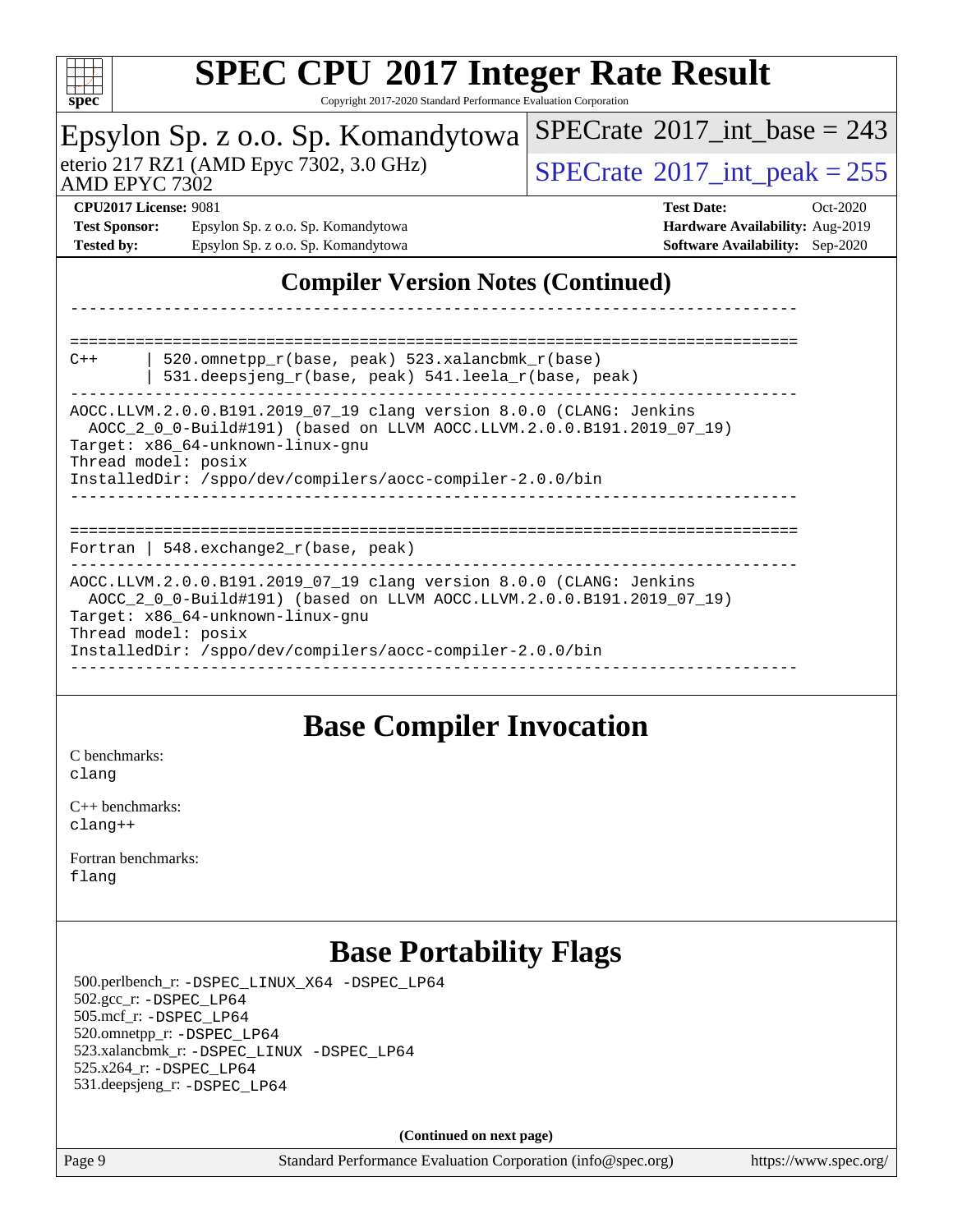

Copyright 2017-2020 Standard Performance Evaluation Corporation

# Epsylon Sp. z o.o. Sp. Komandytowa<br>eterio 217 RZ1 (AMD Epyc 7302, 3.0 GHz)

AMD EPYC 7302

 $SPECTate$ <sup>®</sup>[2017\\_int\\_peak = 2](http://www.spec.org/auto/cpu2017/Docs/result-fields.html#SPECrate2017intpeak)55

 $SPECTate$ <sup>®</sup>[2017\\_int\\_base =](http://www.spec.org/auto/cpu2017/Docs/result-fields.html#SPECrate2017intbase) 243

**[Test Sponsor:](http://www.spec.org/auto/cpu2017/Docs/result-fields.html#TestSponsor)** Epsylon Sp. z o.o. Sp. Komandytowa **[Hardware Availability:](http://www.spec.org/auto/cpu2017/Docs/result-fields.html#HardwareAvailability)** Aug-2019 **[Tested by:](http://www.spec.org/auto/cpu2017/Docs/result-fields.html#Testedby)** Epsylon Sp. z o.o. Sp. Komandytowa **[Software Availability:](http://www.spec.org/auto/cpu2017/Docs/result-fields.html#SoftwareAvailability)** Sep-2020

**[CPU2017 License:](http://www.spec.org/auto/cpu2017/Docs/result-fields.html#CPU2017License)** 9081 **[Test Date:](http://www.spec.org/auto/cpu2017/Docs/result-fields.html#TestDate)** Oct-2020

### **[Base Portability Flags \(Continued\)](http://www.spec.org/auto/cpu2017/Docs/result-fields.html#BasePortabilityFlags)**

 541.leela\_r: [-DSPEC\\_LP64](http://www.spec.org/cpu2017/results/res2020q4/cpu2017-20201026-24258.flags.html#suite_baseEXTRA_PORTABILITY541_leela_r_DSPEC_LP64) 548.exchange2\_r: [-DSPEC\\_LP64](http://www.spec.org/cpu2017/results/res2020q4/cpu2017-20201026-24258.flags.html#suite_baseEXTRA_PORTABILITY548_exchange2_r_DSPEC_LP64) 557.xz\_r: [-DSPEC\\_LP64](http://www.spec.org/cpu2017/results/res2020q4/cpu2017-20201026-24258.flags.html#suite_baseEXTRA_PORTABILITY557_xz_r_DSPEC_LP64)

#### **[Base Optimization Flags](http://www.spec.org/auto/cpu2017/Docs/result-fields.html#BaseOptimizationFlags)**

#### [C benchmarks](http://www.spec.org/auto/cpu2017/Docs/result-fields.html#Cbenchmarks):

[-flto](http://www.spec.org/cpu2017/results/res2020q4/cpu2017-20201026-24258.flags.html#user_CCbase_aocc-flto) [-Wl,-mllvm -Wl,-function-specialize](http://www.spec.org/cpu2017/results/res2020q4/cpu2017-20201026-24258.flags.html#user_CCbase_F-function-specialize_7e7e661e57922243ee67c9a1251cb8910e607325179a0ce7f2884e09a6f5d4a5ef0ae4f37e8a2a11c95fc48e931f06dc2b6016f14b511fcb441e048bef1b065a) [-Wl,-mllvm -Wl,-region-vectorize](http://www.spec.org/cpu2017/results/res2020q4/cpu2017-20201026-24258.flags.html#user_CCbase_F-region-vectorize_fb6c6b5aa293c88efc6c7c2b52b20755e943585b1fe8658c35afef78727fff56e1a56891413c30e36b8e2a6f9a71126986319243e80eb6110b78b288f533c52b) [-Wl,-mllvm -Wl,-vector-library=LIBMVEC](http://www.spec.org/cpu2017/results/res2020q4/cpu2017-20201026-24258.flags.html#user_CCbase_F-use-vector-library_0a14b27fae317f283640384a31f7bfcc2bd4c1d0b5cfc618a3a430800c9b20217b00f61303eff223a3251b4f06ffbc9739dc5296db9d1fbb9ad24a3939d86d66) [-Wl,-mllvm -Wl,-reduce-array-computations=3](http://www.spec.org/cpu2017/results/res2020q4/cpu2017-20201026-24258.flags.html#user_CCbase_F-reduce-array-computations_b882aefe7a5dda4e33149f6299762b9a720dace3e498e13756f4c04e5a19edf5315c1f3993de2e61ec41e8c206231f84e05da7040e1bb5d69ba27d10a12507e4) [-O3](http://www.spec.org/cpu2017/results/res2020q4/cpu2017-20201026-24258.flags.html#user_CCbase_F-O3) [-ffast-math](http://www.spec.org/cpu2017/results/res2020q4/cpu2017-20201026-24258.flags.html#user_CCbase_aocc-ffast-math) [-march=znver2](http://www.spec.org/cpu2017/results/res2020q4/cpu2017-20201026-24258.flags.html#user_CCbase_aocc-march_3e2e19cff2eeef60c5d90b059483627c9ea47eca6d66670dbd53f9185f6439e27eb5e104cf773e9e8ab18c8842ce63e461a3e948d0214bd567ef3ade411bf467) [-fstruct-layout=3](http://www.spec.org/cpu2017/results/res2020q4/cpu2017-20201026-24258.flags.html#user_CCbase_F-struct-layout) [-mllvm -unroll-threshold=50](http://www.spec.org/cpu2017/results/res2020q4/cpu2017-20201026-24258.flags.html#user_CCbase_F-unroll-threshold_458874500b2c105d6d5cb4d7a611c40e2b16e9e3d26b355fea72d644c3673b4de4b3932662f0ed3dbec75c491a13da2d2ca81180bd779dc531083ef1e1e549dc) [-fremap-arrays](http://www.spec.org/cpu2017/results/res2020q4/cpu2017-20201026-24258.flags.html#user_CCbase_F-fremap-arrays) [-mllvm -function-specialize](http://www.spec.org/cpu2017/results/res2020q4/cpu2017-20201026-24258.flags.html#user_CCbase_F-function-specialize_233b3bdba86027f1b094368157e481c5bc59f40286dc25bfadc1858dcd5745c24fd30d5f188710db7fea399bcc9f44a80b3ce3aacc70a8870250c3ae5e1f35b8) [-mllvm -enable-gvn-hoist](http://www.spec.org/cpu2017/results/res2020q4/cpu2017-20201026-24258.flags.html#user_CCbase_F-enable-gvn-hoist_e5856354646dd6ca1333a0ad99b817e4cf8932b91b82809fd8fd47ceff7b22a89eba5c98fd3e3fa5200368fd772cec3dd56abc3c8f7b655a71b9f9848dddedd5) [-mllvm -reduce-array-computations=3](http://www.spec.org/cpu2017/results/res2020q4/cpu2017-20201026-24258.flags.html#user_CCbase_F-reduce-array-computations_aceadb8604558b566e0e3a0d7a3c1533923dd1fa0889614e16288028922629a28d5695c24d3b3be4306b1e311c54317dfffe3a2e57fbcaabc737a1798de39145) [-mllvm -global-vectorize-slp](http://www.spec.org/cpu2017/results/res2020q4/cpu2017-20201026-24258.flags.html#user_CCbase_F-global-vectorize-slp_a3935e8627af4ced727033b1ffd4db27f4d541a363d28d82bf4c2925fb3a0fd4115d6e42d13a2829f9e024d6608eb67a85cb49770f2da5c5ac8dbc737afad603) [-mllvm -vector-library=LIBMVEC](http://www.spec.org/cpu2017/results/res2020q4/cpu2017-20201026-24258.flags.html#user_CCbase_F-use-vector-library_e584e20b4f7ec96aa109254b65d8e01d864f3d68580371b9d93ed7c338191d4cfce20c3c864632264effc6bbe4c7c38153d02096a342ee92501c4a53204a7871) [-mllvm -inline-threshold=1000](http://www.spec.org/cpu2017/results/res2020q4/cpu2017-20201026-24258.flags.html#user_CCbase_dragonegg-llvm-inline-threshold_b7832241b0a6397e4ecdbaf0eb7defdc10f885c2a282fa3240fdc99844d543fda39cf8a4a9dccf68cf19b5438ac3b455264f478df15da0f4988afa40d8243bab) [-flv-function-specialization](http://www.spec.org/cpu2017/results/res2020q4/cpu2017-20201026-24258.flags.html#user_CCbase_F-flv-function-specialization) [-z muldefs](http://www.spec.org/cpu2017/results/res2020q4/cpu2017-20201026-24258.flags.html#user_CCbase_aocc-muldefs) [-lmvec](http://www.spec.org/cpu2017/results/res2020q4/cpu2017-20201026-24258.flags.html#user_CCbase_F-lmvec) [-lamdlibm](http://www.spec.org/cpu2017/results/res2020q4/cpu2017-20201026-24258.flags.html#user_CCbase_F-lamdlibm) [-ljemalloc](http://www.spec.org/cpu2017/results/res2020q4/cpu2017-20201026-24258.flags.html#user_CCbase_jemalloc-lib) [-lflang](http://www.spec.org/cpu2017/results/res2020q4/cpu2017-20201026-24258.flags.html#user_CCbase_F-lflang)

#### [C++ benchmarks:](http://www.spec.org/auto/cpu2017/Docs/result-fields.html#CXXbenchmarks)

[-flto](http://www.spec.org/cpu2017/results/res2020q4/cpu2017-20201026-24258.flags.html#user_CXXbase_aocc-flto) [-Wl,-mllvm -Wl,-function-specialize](http://www.spec.org/cpu2017/results/res2020q4/cpu2017-20201026-24258.flags.html#user_CXXbase_F-function-specialize_7e7e661e57922243ee67c9a1251cb8910e607325179a0ce7f2884e09a6f5d4a5ef0ae4f37e8a2a11c95fc48e931f06dc2b6016f14b511fcb441e048bef1b065a) [-Wl,-mllvm -Wl,-region-vectorize](http://www.spec.org/cpu2017/results/res2020q4/cpu2017-20201026-24258.flags.html#user_CXXbase_F-region-vectorize_fb6c6b5aa293c88efc6c7c2b52b20755e943585b1fe8658c35afef78727fff56e1a56891413c30e36b8e2a6f9a71126986319243e80eb6110b78b288f533c52b) [-Wl,-mllvm -Wl,-vector-library=LIBMVEC](http://www.spec.org/cpu2017/results/res2020q4/cpu2017-20201026-24258.flags.html#user_CXXbase_F-use-vector-library_0a14b27fae317f283640384a31f7bfcc2bd4c1d0b5cfc618a3a430800c9b20217b00f61303eff223a3251b4f06ffbc9739dc5296db9d1fbb9ad24a3939d86d66) [-Wl,-mllvm -Wl,-reduce-array-computations=3](http://www.spec.org/cpu2017/results/res2020q4/cpu2017-20201026-24258.flags.html#user_CXXbase_F-reduce-array-computations_b882aefe7a5dda4e33149f6299762b9a720dace3e498e13756f4c04e5a19edf5315c1f3993de2e61ec41e8c206231f84e05da7040e1bb5d69ba27d10a12507e4) [-Wl,-mllvm -Wl,-suppress-fmas](http://www.spec.org/cpu2017/results/res2020q4/cpu2017-20201026-24258.flags.html#user_CXXbase_F-suppress-fmas_f00f00630e4a059e8af9c161e9bbf420bcf19890a7f99d5933525e66aa4b0bb3ab2339d2b12d97d3a5f5d271e839fe9c109938e91fe06230fb53651590cfa1e8) [-O3](http://www.spec.org/cpu2017/results/res2020q4/cpu2017-20201026-24258.flags.html#user_CXXbase_F-O3) [-ffast-math](http://www.spec.org/cpu2017/results/res2020q4/cpu2017-20201026-24258.flags.html#user_CXXbase_aocc-ffast-math) [-march=znver2](http://www.spec.org/cpu2017/results/res2020q4/cpu2017-20201026-24258.flags.html#user_CXXbase_aocc-march_3e2e19cff2eeef60c5d90b059483627c9ea47eca6d66670dbd53f9185f6439e27eb5e104cf773e9e8ab18c8842ce63e461a3e948d0214bd567ef3ade411bf467) [-mllvm -loop-unswitch-threshold=200000](http://www.spec.org/cpu2017/results/res2020q4/cpu2017-20201026-24258.flags.html#user_CXXbase_F-loop-unswitch-threshold_f9a82ae3270e55b5fbf79d0d96ee93606b73edbbe527d20b18b7bff1a3a146ad50cfc7454c5297978340ae9213029016a7d16221274d672d3f7f42ed25274e1d) [-mllvm -vector-library=LIBMVEC](http://www.spec.org/cpu2017/results/res2020q4/cpu2017-20201026-24258.flags.html#user_CXXbase_F-use-vector-library_e584e20b4f7ec96aa109254b65d8e01d864f3d68580371b9d93ed7c338191d4cfce20c3c864632264effc6bbe4c7c38153d02096a342ee92501c4a53204a7871) [-mllvm -unroll-threshold=100](http://www.spec.org/cpu2017/results/res2020q4/cpu2017-20201026-24258.flags.html#user_CXXbase_F-unroll-threshold_2755d0c78138845d361fa1543e3a063fffa198df9b3edf0cfb856bbc88a81e1769b12ac7a550c5d35197be55360db1a3f95a8d1304df999456cabf5120c45168) [-flv-function-specialization](http://www.spec.org/cpu2017/results/res2020q4/cpu2017-20201026-24258.flags.html#user_CXXbase_F-flv-function-specialization) [-mllvm -enable-partial-unswitch](http://www.spec.org/cpu2017/results/res2020q4/cpu2017-20201026-24258.flags.html#user_CXXbase_F-enable-partial-unswitch_6e1c33f981d77963b1eaf834973128a7f33ce3f8e27f54689656697a35e89dcc875281e0e6283d043e32f367dcb605ba0e307a92e830f7e326789fa6c61b35d3) [-z muldefs](http://www.spec.org/cpu2017/results/res2020q4/cpu2017-20201026-24258.flags.html#user_CXXbase_aocc-muldefs) [-lmvec](http://www.spec.org/cpu2017/results/res2020q4/cpu2017-20201026-24258.flags.html#user_CXXbase_F-lmvec) [-lamdlibm](http://www.spec.org/cpu2017/results/res2020q4/cpu2017-20201026-24258.flags.html#user_CXXbase_F-lamdlibm) [-ljemalloc](http://www.spec.org/cpu2017/results/res2020q4/cpu2017-20201026-24258.flags.html#user_CXXbase_jemalloc-lib) [-lflang](http://www.spec.org/cpu2017/results/res2020q4/cpu2017-20201026-24258.flags.html#user_CXXbase_F-lflang)

#### [Fortran benchmarks](http://www.spec.org/auto/cpu2017/Docs/result-fields.html#Fortranbenchmarks):

[-flto](http://www.spec.org/cpu2017/results/res2020q4/cpu2017-20201026-24258.flags.html#user_FCbase_aocc-flto) [-Wl,-mllvm -Wl,-function-specialize](http://www.spec.org/cpu2017/results/res2020q4/cpu2017-20201026-24258.flags.html#user_FCbase_F-function-specialize_7e7e661e57922243ee67c9a1251cb8910e607325179a0ce7f2884e09a6f5d4a5ef0ae4f37e8a2a11c95fc48e931f06dc2b6016f14b511fcb441e048bef1b065a) [-Wl,-mllvm -Wl,-region-vectorize](http://www.spec.org/cpu2017/results/res2020q4/cpu2017-20201026-24258.flags.html#user_FCbase_F-region-vectorize_fb6c6b5aa293c88efc6c7c2b52b20755e943585b1fe8658c35afef78727fff56e1a56891413c30e36b8e2a6f9a71126986319243e80eb6110b78b288f533c52b) [-Wl,-mllvm -Wl,-vector-library=LIBMVEC](http://www.spec.org/cpu2017/results/res2020q4/cpu2017-20201026-24258.flags.html#user_FCbase_F-use-vector-library_0a14b27fae317f283640384a31f7bfcc2bd4c1d0b5cfc618a3a430800c9b20217b00f61303eff223a3251b4f06ffbc9739dc5296db9d1fbb9ad24a3939d86d66) [-Wl,-mllvm -Wl,-reduce-array-computations=3](http://www.spec.org/cpu2017/results/res2020q4/cpu2017-20201026-24258.flags.html#user_FCbase_F-reduce-array-computations_b882aefe7a5dda4e33149f6299762b9a720dace3e498e13756f4c04e5a19edf5315c1f3993de2e61ec41e8c206231f84e05da7040e1bb5d69ba27d10a12507e4) [-ffast-math](http://www.spec.org/cpu2017/results/res2020q4/cpu2017-20201026-24258.flags.html#user_FCbase_aocc-ffast-math) [-Wl,-mllvm -Wl,-inline-recursion=4](http://www.spec.org/cpu2017/results/res2020q4/cpu2017-20201026-24258.flags.html#user_FCbase_F-inline-recursion) [-Wl,-mllvm -Wl,-lsr-in-nested-loop](http://www.spec.org/cpu2017/results/res2020q4/cpu2017-20201026-24258.flags.html#user_FCbase_F-lsr-in-nested-loop_de4bc7331d07d857538198a5cc9592bc905d78a18065d49b9acfd1f777ae9eca5716aaa3e0e674a48e2e5ec9dad184ee0c682635ad7eff4181b32ab748bf2f49) [-Wl,-mllvm -Wl,-enable-iv-split](http://www.spec.org/cpu2017/results/res2020q4/cpu2017-20201026-24258.flags.html#user_FCbase_F-enable-iv-split_efc18925ba63acc4bb74cb6e43d0987b7b3cf01924ad910e2a6edbbbd0f8b582e31f1ee7ccede3f08176ef2ad41c69507170fb32301bf478d45ceb38dfb89c5e) [-O3](http://www.spec.org/cpu2017/results/res2020q4/cpu2017-20201026-24258.flags.html#user_FCbase_F-O3) [-march=znver2](http://www.spec.org/cpu2017/results/res2020q4/cpu2017-20201026-24258.flags.html#user_FCbase_aocc-march_3e2e19cff2eeef60c5d90b059483627c9ea47eca6d66670dbd53f9185f6439e27eb5e104cf773e9e8ab18c8842ce63e461a3e948d0214bd567ef3ade411bf467) [-funroll-loops](http://www.spec.org/cpu2017/results/res2020q4/cpu2017-20201026-24258.flags.html#user_FCbase_aocc-unroll-loops) [-Mrecursive](http://www.spec.org/cpu2017/results/res2020q4/cpu2017-20201026-24258.flags.html#user_FCbase_F-mrecursive_20a145d63f12d5750a899e17d4450b5b8b40330a9bb4af13688ca650e6fb30857bbbe44fb35cdbb895df6e5b2769de0a0d7659f51ff17acfbef6febafec4023f) [-mllvm -vector-library=LIBMVEC](http://www.spec.org/cpu2017/results/res2020q4/cpu2017-20201026-24258.flags.html#user_FCbase_F-use-vector-library_e584e20b4f7ec96aa109254b65d8e01d864f3d68580371b9d93ed7c338191d4cfce20c3c864632264effc6bbe4c7c38153d02096a342ee92501c4a53204a7871) [-z muldefs](http://www.spec.org/cpu2017/results/res2020q4/cpu2017-20201026-24258.flags.html#user_FCbase_aocc-muldefs) [-mllvm -disable-indvar-simplify](http://www.spec.org/cpu2017/results/res2020q4/cpu2017-20201026-24258.flags.html#user_FCbase_F-disable-indvar-simplify_c8d861bf19eba5001219ab52ef051176e06bf3166017d5c1ce87aec66e795c6723d10bf23d5a91730d61ad4b3f566b39dd0a4d6e5b2af269ebae30428a1f3630) [-mllvm -unroll-aggressive](http://www.spec.org/cpu2017/results/res2020q4/cpu2017-20201026-24258.flags.html#user_FCbase_F-unroll-aggressive_a366db20af3fd871754361e6b05945ac700b8c3fc538cc6688c755ae5874c6da3d6f3bb6e8d93320d5094064830fdb2c06064831f0f08d916cd8f333e5dba6d9) [-mllvm -unroll-threshold=150](http://www.spec.org/cpu2017/results/res2020q4/cpu2017-20201026-24258.flags.html#user_FCbase_F-unroll-threshold_3352736ce55666ed13437f5f5fd6693920e68d4dfd26bba42492bb1c46b6d7692ff5ba7bd4d2ebdab48d140ca981a39154ff0664b4d322a66fc3d1aafa4d7ffe) [-lmvec](http://www.spec.org/cpu2017/results/res2020q4/cpu2017-20201026-24258.flags.html#user_FCbase_F-lmvec) [-lamdlibm](http://www.spec.org/cpu2017/results/res2020q4/cpu2017-20201026-24258.flags.html#user_FCbase_F-lamdlibm) [-ljemalloc](http://www.spec.org/cpu2017/results/res2020q4/cpu2017-20201026-24258.flags.html#user_FCbase_jemalloc-lib) [-lflang](http://www.spec.org/cpu2017/results/res2020q4/cpu2017-20201026-24258.flags.html#user_FCbase_F-lflang)

#### **[Peak Compiler Invocation](http://www.spec.org/auto/cpu2017/Docs/result-fields.html#PeakCompilerInvocation)**

[C benchmarks](http://www.spec.org/auto/cpu2017/Docs/result-fields.html#Cbenchmarks):

[clang](http://www.spec.org/cpu2017/results/res2020q4/cpu2017-20201026-24258.flags.html#user_CCpeak_clang-c)

**(Continued on next page)**

Page 10 Standard Performance Evaluation Corporation [\(info@spec.org\)](mailto:info@spec.org) <https://www.spec.org/>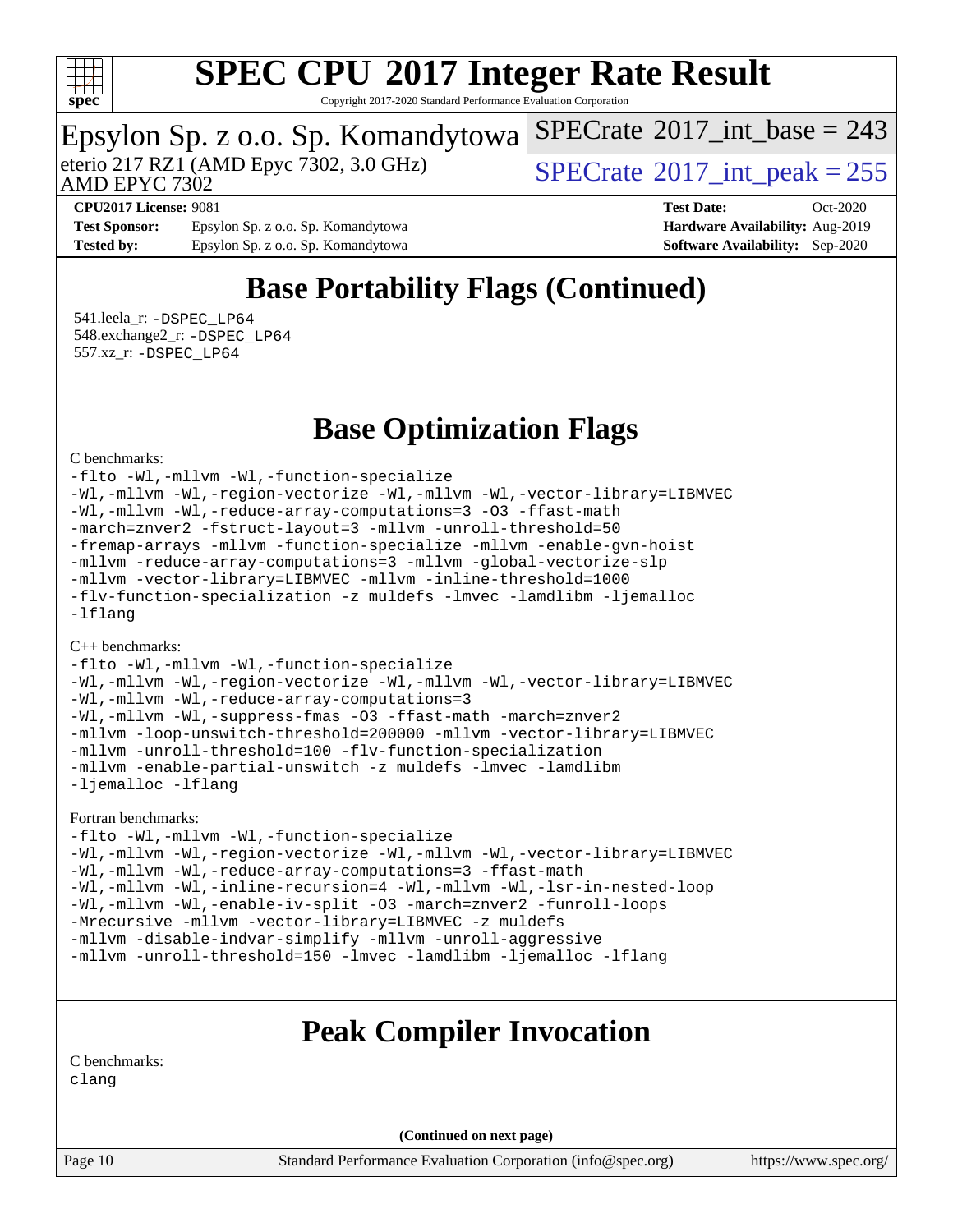

Copyright 2017-2020 Standard Performance Evaluation Corporation

### Epsylon Sp. z o.o. Sp. Komandytowa

AMD EPYC 7302

eterio 217 RZ1 (AMD Epyc 7302, 3.0 GHz)  $SPECTate^{\circ}2017$ \_int\_peak = 255

 $SPECTate$ <sup>®</sup>[2017\\_int\\_base =](http://www.spec.org/auto/cpu2017/Docs/result-fields.html#SPECrate2017intbase) 243

[Test Sponsor:](http://www.spec.org/auto/cpu2017/Docs/result-fields.html#TestSponsor) Epsylon Sp. z o.o. Sp. Komandytowa **[Hardware Availability:](http://www.spec.org/auto/cpu2017/Docs/result-fields.html#HardwareAvailability)** Aug-2019 **[Tested by:](http://www.spec.org/auto/cpu2017/Docs/result-fields.html#Testedby)** Epsylon Sp. z o.o. Sp. Komandytowa **[Software Availability:](http://www.spec.org/auto/cpu2017/Docs/result-fields.html#SoftwareAvailability)** Sep-2020

**[CPU2017 License:](http://www.spec.org/auto/cpu2017/Docs/result-fields.html#CPU2017License)** 9081 **[Test Date:](http://www.spec.org/auto/cpu2017/Docs/result-fields.html#TestDate)** Oct-2020

## **[Peak Compiler Invocation \(Continued\)](http://www.spec.org/auto/cpu2017/Docs/result-fields.html#PeakCompilerInvocation)**

[C++ benchmarks:](http://www.spec.org/auto/cpu2017/Docs/result-fields.html#CXXbenchmarks) [clang++](http://www.spec.org/cpu2017/results/res2020q4/cpu2017-20201026-24258.flags.html#user_CXXpeak_clang-cpp)

[Fortran benchmarks](http://www.spec.org/auto/cpu2017/Docs/result-fields.html#Fortranbenchmarks): [flang](http://www.spec.org/cpu2017/results/res2020q4/cpu2017-20201026-24258.flags.html#user_FCpeak_flang)

#### **[Peak Portability Flags](http://www.spec.org/auto/cpu2017/Docs/result-fields.html#PeakPortabilityFlags)**

 500.perlbench\_r: [-DSPEC\\_LINUX\\_X64](http://www.spec.org/cpu2017/results/res2020q4/cpu2017-20201026-24258.flags.html#b500.perlbench_r_peakPORTABILITY_DSPEC_LINUX_X64) [-DSPEC\\_LP64](http://www.spec.org/cpu2017/results/res2020q4/cpu2017-20201026-24258.flags.html#b500.perlbench_r_peakEXTRA_PORTABILITY_DSPEC_LP64) 502.gcc\_r: [-D\\_FILE\\_OFFSET\\_BITS=64](http://www.spec.org/cpu2017/results/res2020q4/cpu2017-20201026-24258.flags.html#user_peakEXTRA_PORTABILITY502_gcc_r_F-D_FILE_OFFSET_BITS_5ae949a99b284ddf4e95728d47cb0843d81b2eb0e18bdfe74bbf0f61d0b064f4bda2f10ea5eb90e1dcab0e84dbc592acfc5018bc955c18609f94ddb8d550002c) 505.mcf\_r: [-DSPEC\\_LP64](http://www.spec.org/cpu2017/results/res2020q4/cpu2017-20201026-24258.flags.html#suite_peakEXTRA_PORTABILITY505_mcf_r_DSPEC_LP64) 520.omnetpp\_r: [-DSPEC\\_LP64](http://www.spec.org/cpu2017/results/res2020q4/cpu2017-20201026-24258.flags.html#suite_peakEXTRA_PORTABILITY520_omnetpp_r_DSPEC_LP64) 523.xalancbmk\_r: [-DSPEC\\_LINUX](http://www.spec.org/cpu2017/results/res2020q4/cpu2017-20201026-24258.flags.html#b523.xalancbmk_r_peakPORTABILITY_DSPEC_LINUX) [-D\\_FILE\\_OFFSET\\_BITS=64](http://www.spec.org/cpu2017/results/res2020q4/cpu2017-20201026-24258.flags.html#user_peakEXTRA_PORTABILITY523_xalancbmk_r_F-D_FILE_OFFSET_BITS_5ae949a99b284ddf4e95728d47cb0843d81b2eb0e18bdfe74bbf0f61d0b064f4bda2f10ea5eb90e1dcab0e84dbc592acfc5018bc955c18609f94ddb8d550002c) 525.x264\_r: [-DSPEC\\_LP64](http://www.spec.org/cpu2017/results/res2020q4/cpu2017-20201026-24258.flags.html#suite_peakEXTRA_PORTABILITY525_x264_r_DSPEC_LP64) 531.deepsjeng\_r: [-DSPEC\\_LP64](http://www.spec.org/cpu2017/results/res2020q4/cpu2017-20201026-24258.flags.html#suite_peakEXTRA_PORTABILITY531_deepsjeng_r_DSPEC_LP64) 541.leela\_r: [-DSPEC\\_LP64](http://www.spec.org/cpu2017/results/res2020q4/cpu2017-20201026-24258.flags.html#suite_peakEXTRA_PORTABILITY541_leela_r_DSPEC_LP64) 548.exchange2\_r: [-DSPEC\\_LP64](http://www.spec.org/cpu2017/results/res2020q4/cpu2017-20201026-24258.flags.html#suite_peakEXTRA_PORTABILITY548_exchange2_r_DSPEC_LP64) 557.xz\_r: [-DSPEC\\_LP64](http://www.spec.org/cpu2017/results/res2020q4/cpu2017-20201026-24258.flags.html#suite_peakEXTRA_PORTABILITY557_xz_r_DSPEC_LP64)

#### **[Peak Optimization Flags](http://www.spec.org/auto/cpu2017/Docs/result-fields.html#PeakOptimizationFlags)**

[C benchmarks](http://www.spec.org/auto/cpu2017/Docs/result-fields.html#Cbenchmarks):

```
 500.perlbench_r: -flto -Wl,-mllvm -Wl,-function-specialize
-Wl,-mllvm -Wl,-region-vectorize
-Wl,-mllvm -Wl,-vector-library=LIBMVEC
-Wl,-mllvm -Wl,-reduce-array-computations=3
-fprofile-instr-generate(pass 1)
-fprofile-instr-use(pass 2) -Ofast -march=znver2
-mno-sse4a -fstruct-layout=5
-mllvm -vectorize-memory-aggressively
-mllvm -function-specialize -mllvm -enable-gvn-hoist
-mllvm -unroll-threshold=50 -fremap-arrays
-mllvm -vector-library=LIBMVEC
-mllvm -reduce-array-computations=3
-mllvm -global-vectorize-slp -mllvm -inline-threshold=1000
-flv-function-specialization -lmvec -lamdlibm -ljemalloc
-lflang
 502.gcc_r: -m32 -flto -Wl,-mllvm -Wl,-function-specialize
-Wl,-mllvm -Wl,-region-vectorize
-Wl,-mllvm -Wl,-vector-library=LIBMVEC
```
**(Continued on next page)**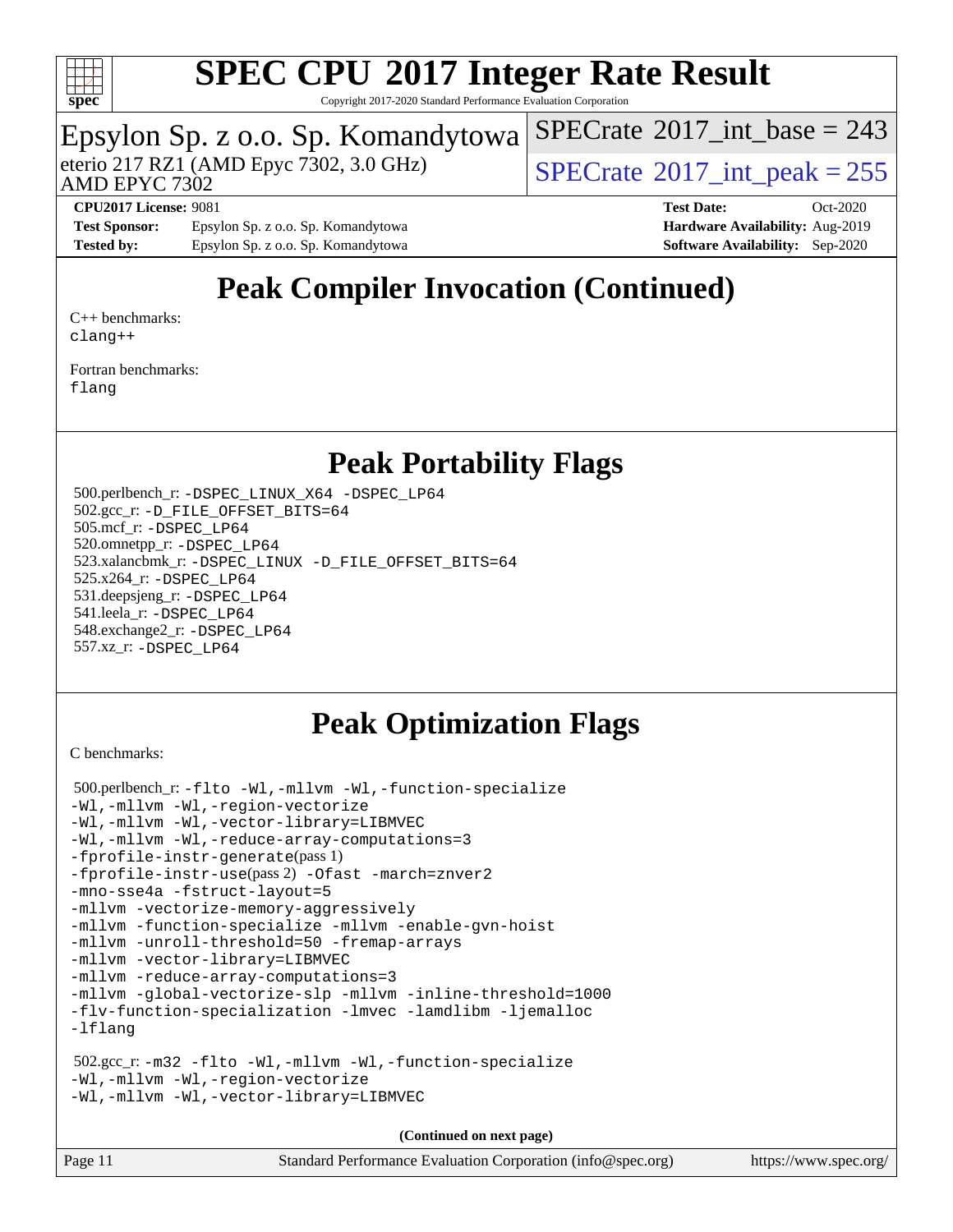

Copyright 2017-2020 Standard Performance Evaluation Corporation

### Epsylon Sp. z o.o. Sp. Komandytowa

AMD EPYC 7302

eterio 217 RZ1 (AMD Epyc 7302, 3.0 GHz)  $SPECTate^{\circ}2017$ \_int\_peak = 255

 $SPECTate$ <sup>®</sup>[2017\\_int\\_base =](http://www.spec.org/auto/cpu2017/Docs/result-fields.html#SPECrate2017intbase) 243

**[Test Sponsor:](http://www.spec.org/auto/cpu2017/Docs/result-fields.html#TestSponsor)** Epsylon Sp. z o.o. Sp. Komandytowa **[Hardware Availability:](http://www.spec.org/auto/cpu2017/Docs/result-fields.html#HardwareAvailability)** Aug-2019 **[Tested by:](http://www.spec.org/auto/cpu2017/Docs/result-fields.html#Testedby)** Epsylon Sp. z o.o. Sp. Komandytowa **[Software Availability:](http://www.spec.org/auto/cpu2017/Docs/result-fields.html#SoftwareAvailability)** Sep-2020

**[CPU2017 License:](http://www.spec.org/auto/cpu2017/Docs/result-fields.html#CPU2017License)** 9081 **[Test Date:](http://www.spec.org/auto/cpu2017/Docs/result-fields.html#TestDate)** Oct-2020

## **[Peak Optimization Flags \(Continued\)](http://www.spec.org/auto/cpu2017/Docs/result-fields.html#PeakOptimizationFlags)**

```
 502.gcc_r (continued):
-Wl,-mllvm -Wl,-reduce-array-computations=3 -Ofast
-march=znver2 -mno-sse4a -fstruct-layout=5
-mllvm -vectorize-memory-aggressively
-mllvm -function-specialize -mllvm -enable-gvn-hoist
-mllvm -unroll-threshold=50 -fremap-arrays
-mllvm -vector-library=LIBMVEC
-mllvm -reduce-array-computations=3
-mllvm -global-vectorize-slp -mllvm -inline-threshold=1000
-flv-function-specialization -fgnu89-inline -ljemalloc
 505.mcf_r: -flto -Wl,-mllvm -Wl,-function-specialize
-Wl,-mllvm -Wl,-region-vectorize
-Wl,-mllvm -Wl,-vector-library=LIBMVEC
-Wl,-mllvm -Wl,-reduce-array-computations=3 -Ofast
-march=znver2 -mno-sse4a -fstruct-layout=5
-mllvm -vectorize-memory-aggressively
-mllvm -function-specialize -mllvm -enable-gvn-hoist
-mllvm -unroll-threshold=50 -fremap-arrays
-mllvm -vector-library=LIBMVEC
-mllvm -reduce-array-computations=3
-mllvm -global-vectorize-slp -mllvm -inline-threshold=1000
-flv-function-specialization -lmvec -lamdlibm -ljemalloc
-lflang
 525.x264_r: Same as 500.perlbench_r
 557.xz_r: Same as 505.mcf_r
C++ benchmarks: 
520.omnetpp_r: basepeak = yes
 523.xalancbmk_r: -m32 -flto -Wl,-mllvm -Wl,-function-specialize
-Wl,-mllvm -Wl,-region-vectorize
-Wl,-mllvm -Wl,-vector-library=LIBMVEC
-Wl,-mllvm -Wl,-reduce-array-computations=3 -Ofast
-march=znver2 -flv-function-specialization
-mllvm -unroll-threshold=100
-mllvm -enable-partial-unswitch
-mllvm -loop-unswitch-threshold=200000
-mllvm -vector-library=LIBMVEC
-mllvm -inline-threshold=1000 -ljemalloc
 531.deepsjeng_r: -flto -Wl,-mllvm -Wl,-function-specialize
-Wl,-mllvm -Wl,-region-vectorize
```
**(Continued on next page)**